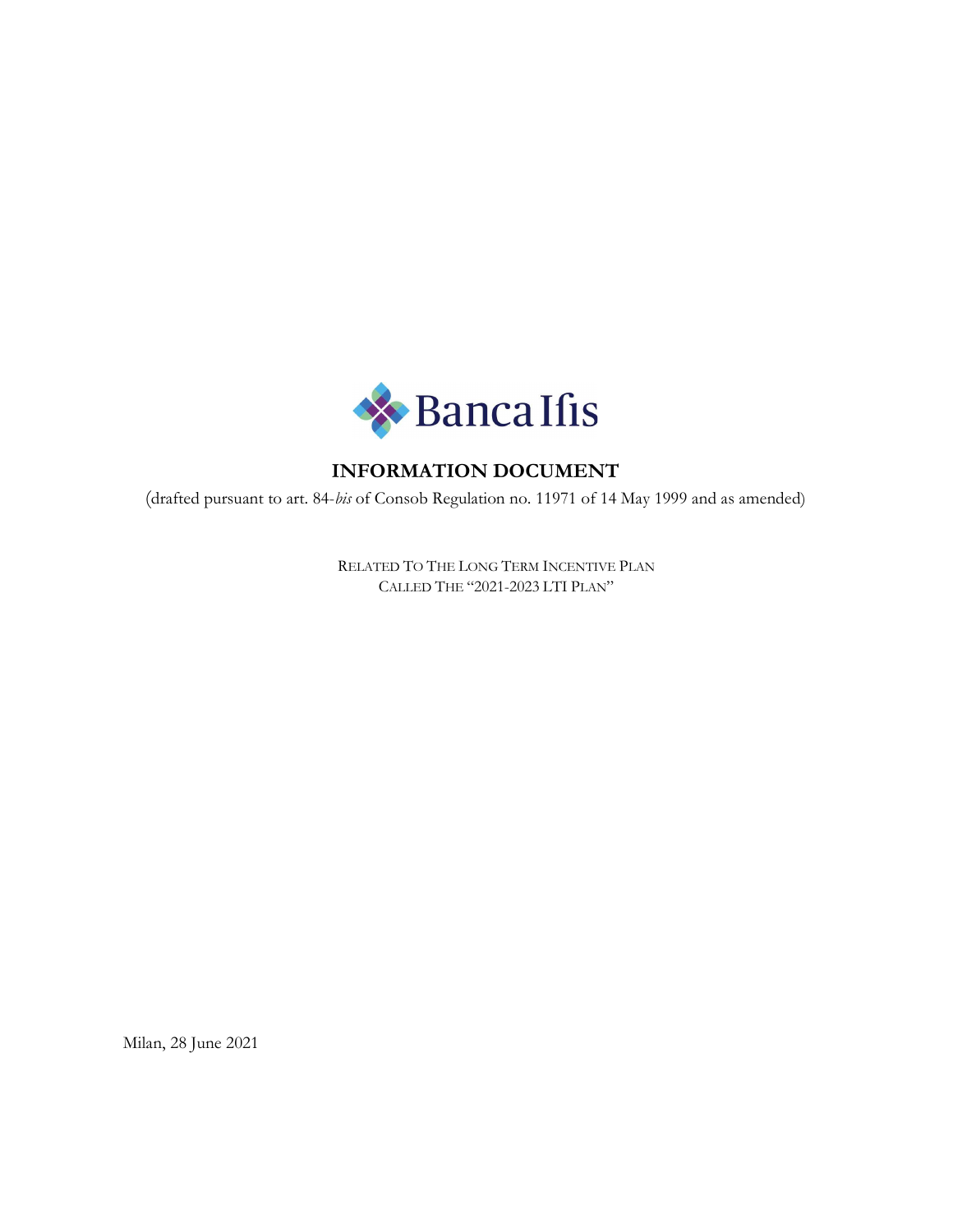# **CONTENTS**

| I.  | <b>INTRODUCTION</b>                                                                                                                                                                                                                                                                                                                                     | 5  |
|-----|---------------------------------------------------------------------------------------------------------------------------------------------------------------------------------------------------------------------------------------------------------------------------------------------------------------------------------------------------------|----|
|     | II. DEFINITIONS                                                                                                                                                                                                                                                                                                                                         | 6  |
| 1.  | <b>RECIPIENTS</b>                                                                                                                                                                                                                                                                                                                                       | 9  |
|     | 1.1 The names of recipients who are members of the issuer's Board of Directors, i.e. of the Management Board of<br>the companies controlling the issuer, and of companies that are directly or indirectly controlled by the issuer 9                                                                                                                    |    |
|     | 1.2 Categories of employees or contract workers who work for the issuer and for the issuer's parent companies or                                                                                                                                                                                                                                        |    |
|     | 1.3 Names of the persons benefiting from the Plan belonging to the groups indicated in point 1.3, letters a), b) and c)                                                                                                                                                                                                                                 |    |
|     | 1.4 Description and numerical indication of the beneficiaries, separated for the categories indicated in point 1.4,                                                                                                                                                                                                                                     |    |
| 2.  | THE REASONS FOR ADOPTING THE PLAN                                                                                                                                                                                                                                                                                                                       | 10 |
| 2.1 |                                                                                                                                                                                                                                                                                                                                                         |    |
|     | 2.2 Key variables, also as performance indicators, considered for attribution of the plans based on financial                                                                                                                                                                                                                                           |    |
|     |                                                                                                                                                                                                                                                                                                                                                         |    |
|     | 2.3 Elements for calculation of the amount of compensation based on financial instruments,                                                                                                                                                                                                                                                              |    |
|     | 2.4 Reasons for any decision to attribute compensation plans based on financial instruments not issued by the issuer,<br>such as those issued by subsidiaries, parent companies or third parties not in the group belonged to; if those<br>instruments are not traded on regulated markets information on criteria applied to calculate their value  14 |    |
|     |                                                                                                                                                                                                                                                                                                                                                         |    |
|     | 2.6 Any support for the plan by the special Fund for boosting the participation of workers in companies, pursuant to                                                                                                                                                                                                                                    |    |
| 3.  | <b>APPROVAL</b><br>PROCESS AND TIMESCALE FOR ASSIGNING THE FINANCIAL<br><b>INSTRUMENTS</b>                                                                                                                                                                                                                                                              | 15 |
|     | 3.1 Scope of the powers and functions that the Shareholders' Meeting delegates to the Board of Directors in order to                                                                                                                                                                                                                                    |    |
|     |                                                                                                                                                                                                                                                                                                                                                         |    |
| 3.3 | Any existing procedures to review the plans, including related to any variations to basic targets 15                                                                                                                                                                                                                                                    |    |
| 3.4 | Description of the methods for determination of the availability and assignment of the financial instruments on                                                                                                                                                                                                                                         |    |
| 3.5 | Role played by each director in determining the characteristics of the plans; potential conflicts of interest arising                                                                                                                                                                                                                                   |    |
|     | 3.6 As per the requirements of art. 84-bis, paragraph 1, the date of the decision taken by the competent body to<br>propose approval of the plans to the Shareholders' Meeting and any proposals from the remuneration                                                                                                                                  |    |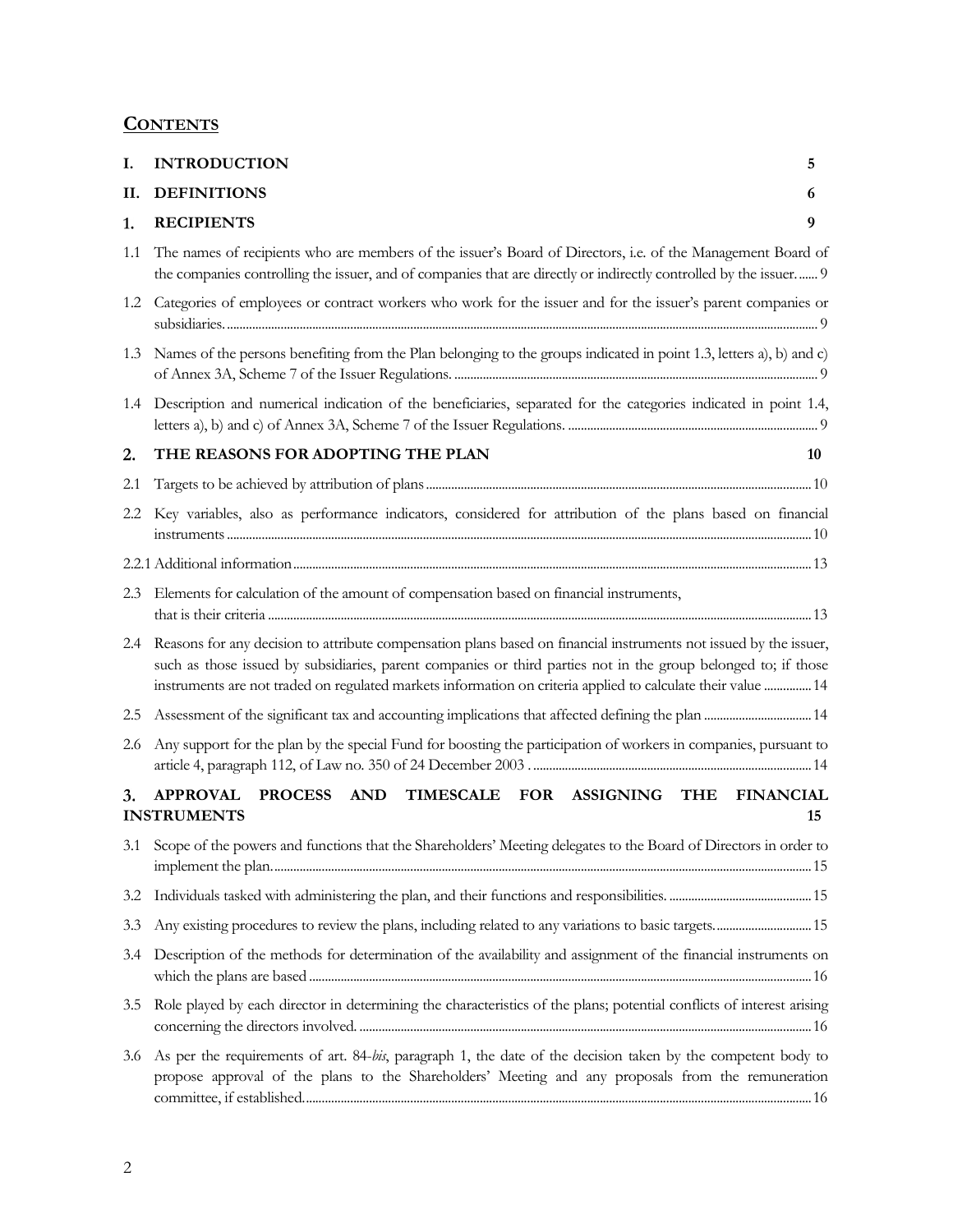- 3.7 As per the requirements of art. 84-bis, paragraph 5, letter a), the date of the decision taken by the competent body to assign financial instruments and any proposals put forward to this body that were formulated by a remuneration committee, if established. ..................................................................................................................................... 17
- 3.8 The market price, recorded on the above dates, for the financial instruments that the plans are based on, if traded on regulated markets. ....................................................................................................................................................................... 17
- 3.9 For plans based on financial instruments traded on regulated markets, the terms and methods with which the issuer, when determining the timescale for assigning the instruments under the plan, takes into account a possible timing coincidence between: (i) the assignment of instruments and any decisions taken on the matter by the Remuneration Committee; and ii) the dissemination of any relevant information pursuant to Art. 17, of EU Regulation no. 596/2014; for example, if that information: (a) is already in the public domain and is likely to have a negative impact on the market price, or  $(b)$  is already in the public domain and is likely to have a negative impact on the market price. .......................................................................................................................................................................... 17

# 4. CHARACTERISTICS OF THE ASSIGNED INSTRUMENTS 18

4.1 Description of the forms in which the compensation plans based on financial instruments are structured; for example, indicate whether the plan is based on the assignment of: financial instruments (so-called assignment of restricted stock); the increase in the value of these instruments (so-called phantom stock); of option rights that allow the subsequent purchase of financial instruments (so-called option grant) with settlement by physical delivery (so-called stock option) or in cash on the basis of a differential (so-called stock appreciation right) ......... 18 4.2 Indication of the actual plan implementation period, specifying any other cycles involved. ........................................ 18 4.3 The end of the plan .......................................................................................................................................................................... 18 4.4 The maximum number of financial instruments, also as options, assigned in each tax year to the individuals identified by name or the categories specified. .......................................................................................................................... 19 4.5 The methods and clauses for implementing the plan, specifying whether the actual assignment of financial instruments is subject to the occurrence of certain conditions or achieving certain results, including performance results. .................................................................................................................................................................................................. 19 4.6 Indication of any restrictions on the availability of the options, or on the financial instruments arising from options being exercised, with particular reference to the deadlines by which the subsequent transfer to the Company itself or to third partiesis allowed or forbidden. .................................................................................................... 19 4.7 The description of any decisive actions related to assigning plans if recipients perform hedging transactions enabling them to neutralise any prohibitions to sell the financial instruments, even as options, or the financial instruments resulting from exercising those options. .............................................................................................................. 19 4.8 Description of the effects resulting from termination of an employment contract ........................................................ 19 4.9 Indication of other possible causes for cancelling the plans. ................................................................................................. 20 4.10 Motives related to any "repurchase" foreseen by the company of the financial instruments in the plans, ordered pursuant to article 2357 et seq. Italian Civil Code; repurchase beneficiaries indicate whether it is only intended for certain employee categories; the effects of employment termination on that repurchase. ............... 20 4.11 Any loans or other concessions to be granted to purchase shares pursuant to art. 2358 of the Italian Civil Code. .............................................................................................................................................................................. 20 4.12 Indications of the expected costs for the company on the date of the related assignment, calculated on the basis of the terms and conditions already defined, by total amount and in relation to each instrument in the plan. ....... 20 4.13 Indication of any dilutive effects on capital caused by compensation plans. .................................................................... 20 4.14 Any limits set out for exercising voting rights and assigning ownership rights. ............................................................... 20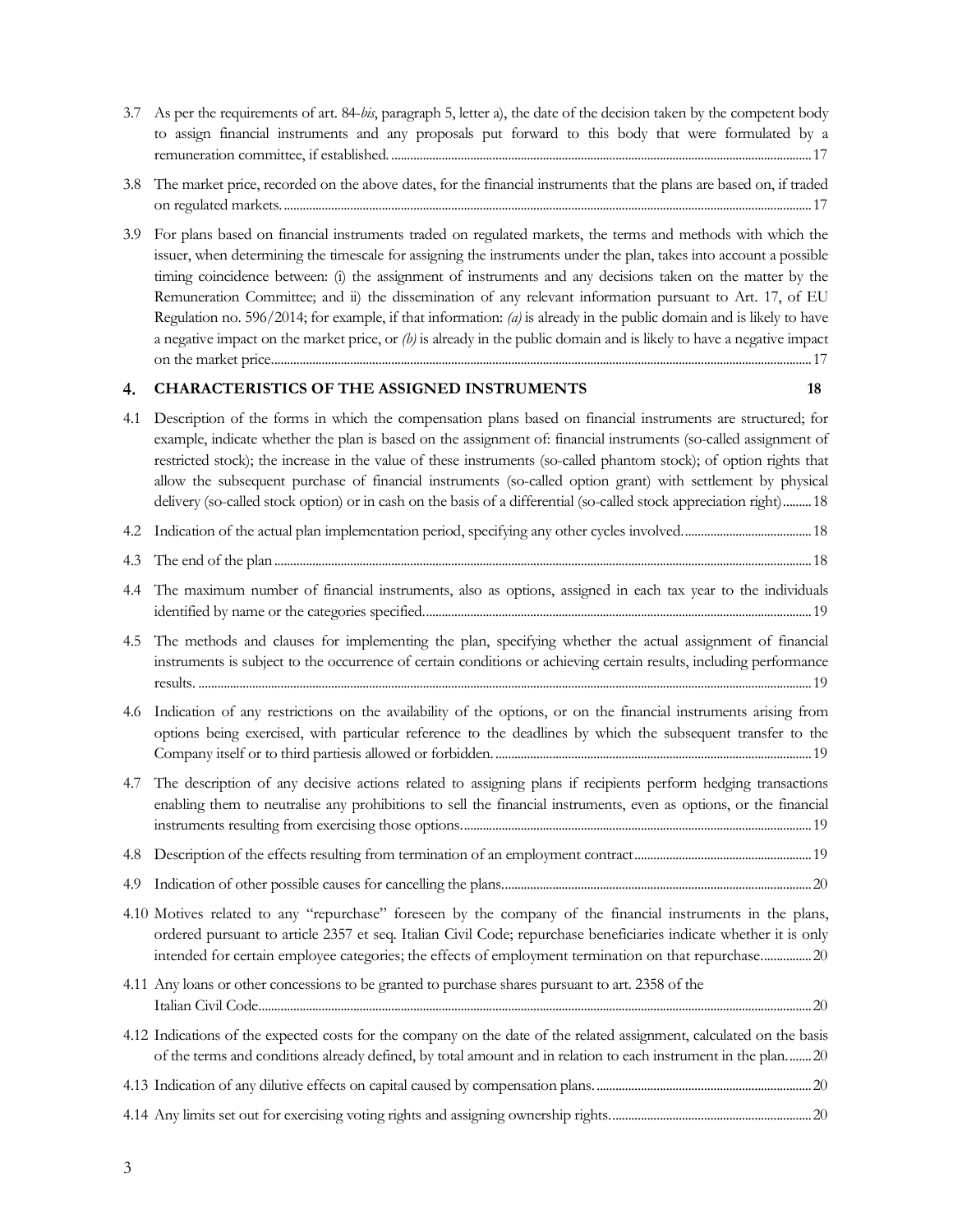| 4.15 In the event that shares are not traded on a regulated market, all necessary information regarding a full                                                                                                                                                                                                                             |
|--------------------------------------------------------------------------------------------------------------------------------------------------------------------------------------------------------------------------------------------------------------------------------------------------------------------------------------------|
|                                                                                                                                                                                                                                                                                                                                            |
|                                                                                                                                                                                                                                                                                                                                            |
| 4.18 Methods (American/European), timing (e.g. periods valid for exercise) and exercise clauses (e.g. knock-in and                                                                                                                                                                                                                         |
| 4.19 Strike price of the option or methods and criteria for its determination, with particular regard to: a) the formula<br>for calculating the strike price in relation to a specific market price (so-called fair market value); and b) the                                                                                              |
| 4.20 In the event that the strike price is not equal to the market price determined as indicated in point 4.19.b                                                                                                                                                                                                                           |
| 4.21 Criteria on the basis of which different strike prices are envisaged between various subjects or various categories                                                                                                                                                                                                                   |
| 4.22 In the event that the financial instruments underlying the options are not traded on regulated markets, indication<br>of the value attributable to the underlying financial instruments or the criteria for determining this value. 21                                                                                                |
| 4.23 Criteria for the adjustments made necessary following extraordinary capital operations and other operations<br>that involve a change in the number of underlying instruments (capital increases, extraordinary dividends,<br>grouping and splitting of the underlying shares, mergers and demergers, conversion operations into other |
|                                                                                                                                                                                                                                                                                                                                            |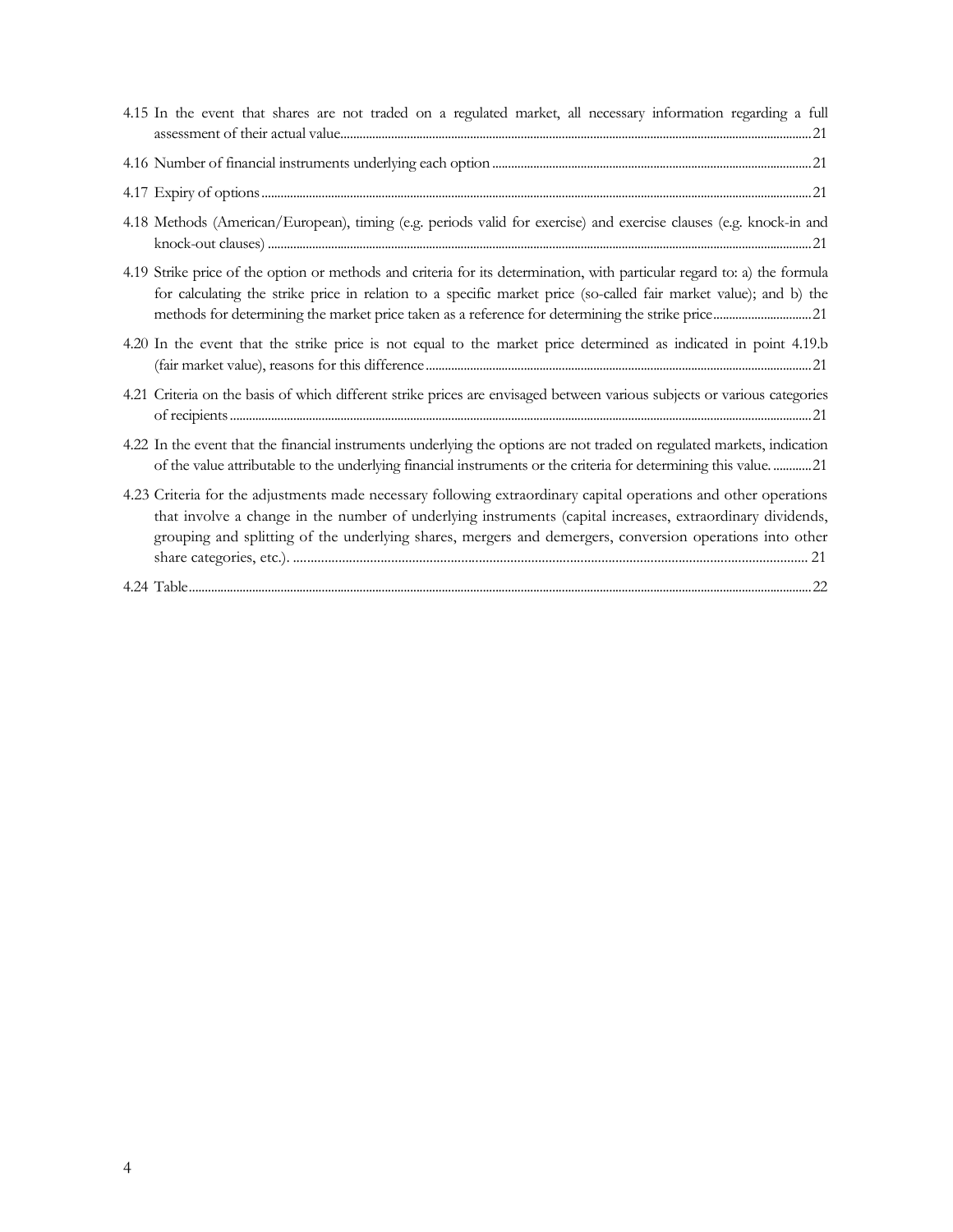#### I. INTRODUCTION

With this information document (the "Information Document"), Banca Ifis SpA ("Banca Ifis" or the "Bank"), in compliance with the provisions of articles 114-bis of the Legislative Decree of 24 February 1998, no. 58, as subsequently amended (the " $TUF$ ") and 84-bis, paragraph 1, of the regulation adopted by Consob with resolution no. 11971 of 14 May 1999, as subsequently amended (the "Issuer Regulations"), as well as Scheme 7 of Annex 3A of the Issuer Regulations, it is proposed to provide its shareholders and the financial community with adequate information on the incentive plan term called the "2021-2023 LTI Plan", approved by the Board of Directors during the meeting of 24 June 2021 (the "2021-2023 LTI Plan" or the "Plan") and submitted for approval by the Shareholders' Meeting convened at the registered office of the Bank, in Venice - Mestre, Via Terraglio n. 63, in single call for 28 July 2021.

The Plan relates to the free assignment of purchase option rights (the "Options") on ordinary shares (the "Shares") of Banca Ifis to the Chief Executive Officer and to any additional beneficiaries, who may be subsequently identified at the sole discretion of the Board of Directors between the members of the top management of the Bank and of the Ifis Group (the "Additional Beneficiaries" and, together with the Chief Executive Officer, the "Beneficiaries"). In any case, the Bank has the right to also use the Phantom Stock Option (as defined below), even if this is necessary in order to be able to include the Additional Beneficiaries in the Plan.

The Plan is aimed at improving the alignment of interests between the *top management* and all the stakeholders of the Ifis Group, encouraging the Beneficiaries to achieve the Bank's medium-long term objectives, which will be reflected in the strategic plan currently under development, and also promoting retention.

The characteristics of the Plan are in line with the provisions of the applicable legislation on remuneration, in particular with the Supervisory Provisions of the Bank of Italy on remuneration and incentive policies and practices (refer to Bank of Italy Circular no. 285 of 17 December 2013 – Supervisory provisions for banks – Title IV, Chapter 2, "Remuneration and incentive policies and practices", last updated on 23 October 2018; the "Circular").

For the purposes of implementing the Plan, the Shares that can be purchased by the Beneficiaries following the exercise of the Options will recover, in whole or in part, from the provision of treasury shares that Banca Ifis may purchase and which it may dispose of in execution of specific shareholders' meeting authorizations, pursuant to arts. 2357 and 2357-ter of the Italian Civil Code, art. 132 of the TUF and art. 144-bis of the Issuer Regulations, subject to the issue of a specific authorization by the Bank of Italy pursuant to art. 77, letter a) and 78 of EU Regulation no. 575/2013.

It should be noted that the Plan is to be considered of "particular importance" pursuant to art. 114-bis, paragraph 3, of the TUF and art. 84-bis, paragraph 2, of the Issuer Regulations, as it is addressed to the Bank's Chief Executive Officer and, as is currently assumed, to other executives with strategic responsibilities of the Bank and its subsidiaries.

The Information Document is made available to the public at the registered office of Banca Ifis in Venice - Mestre, Via Terraglio n. 63, via the centralized storage mechanism for regulated information, SDIR-NIS, managed by BIt Market Services, on the *website www.emarketstorage.com* and on the Bank's *website* **www.bancaifis.it**, in the section *Corporate Governance* - Shareholders' Meeting.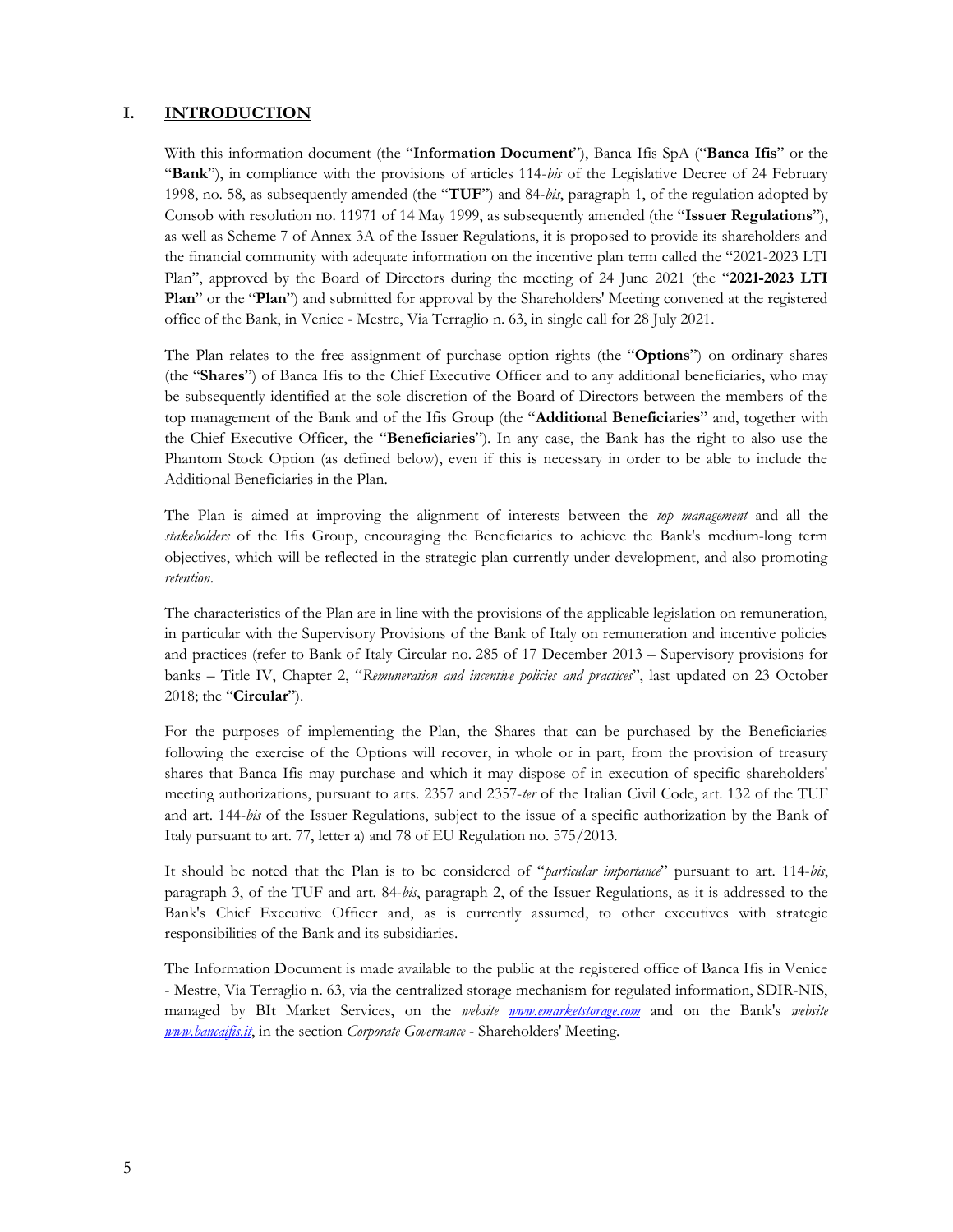# II. DEFINITIONS

For the purposes of this information document, the terms indicated below have the following meaning:

| The Chief Executive<br>Officer         | The director with managerial powers and who is principally<br>responsible for the management of Banca Ifis.                                                                                                                             |  |  |  |  |
|----------------------------------------|-----------------------------------------------------------------------------------------------------------------------------------------------------------------------------------------------------------------------------------------|--|--|--|--|
| <b>Shareholders' Meeting</b>           | The shareholders' meeting of Banca Ifis.                                                                                                                                                                                                |  |  |  |  |
| <b>Shares</b>                          | The ordinary shares of Banca Ifis.                                                                                                                                                                                                      |  |  |  |  |
| <b>Banca Ifis or Bank</b>              | Banca Ifis S.p.A. with registered office in Venice - Mestre, Via<br>Terraglio n. 63, tax reference number, VAT number and Venice-<br>Rovigo Business Register number 02505630109, registered in the<br>Banking Register under no. 5508. |  |  |  |  |
| <b>Beneficiaries</b>                   | Jointly, the Chief Executive Officer and the Additional Beneficiaries.                                                                                                                                                                  |  |  |  |  |
| Circular                               | Bank of Italy Circular no. 285 of 17 December 2013 – Supervisory<br>provisions for banks - Title IV, Chapter 2, "Remuneration and incentive<br>policies and practices", last updated on 23 October 2018.                                |  |  |  |  |
| Civil Code                             | The Italian Civil Code, approved by Royal Decree no. 262 of<br>16 March 1942, as subsequently amended and supplemented.                                                                                                                 |  |  |  |  |
| <b>Corporate Governance</b><br>Code    | The Corporate Governance Code prepared by the Corporate<br>Governance Committee of Borsa Italiana S.p.A.                                                                                                                                |  |  |  |  |
| Remuneration<br>Committee              | The Bank's pro tempore remuneration committee.                                                                                                                                                                                          |  |  |  |  |
| <b>Board of Directors</b>              | The Bank's pro tempore Board of Directors.                                                                                                                                                                                              |  |  |  |  |
| Subsidiaries                           | Without distinction, each of the companies directly or indirectly<br>controlled by the Bank at the time, pursuant to art. 2359 of the Italian<br>Civil Code, which have a Relationship with one or more Beneficiaries.                  |  |  |  |  |
| Cost/Income Ratio                      | The ratio of operating costs to net interest and other banking income.                                                                                                                                                                  |  |  |  |  |
| Date of the<br>Information<br>Document | The date of publication of the Information Document, <i>i.e.</i> 28 June<br>2021.                                                                                                                                                       |  |  |  |  |
| Approval date                          | The date of approval of the Plan by the Shareholders' Meeting.                                                                                                                                                                          |  |  |  |  |
| Information<br>Document                | This information document, drawn up pursuant to and by effect of<br>art. 84-bis, paragraph 1, of the Issuer Regulations.                                                                                                                |  |  |  |  |
| <b>Ifis Group</b>                      | The Banca Ifis Banking Group, enrolled in the Register of Banking<br>Groups, the parent company of which is Banca Ifis.                                                                                                                 |  |  |  |  |
| <b>Gross NPE Ratio</b>                 | The ratio of gross impaired loans to total gross loans.                                                                                                                                                                                 |  |  |  |  |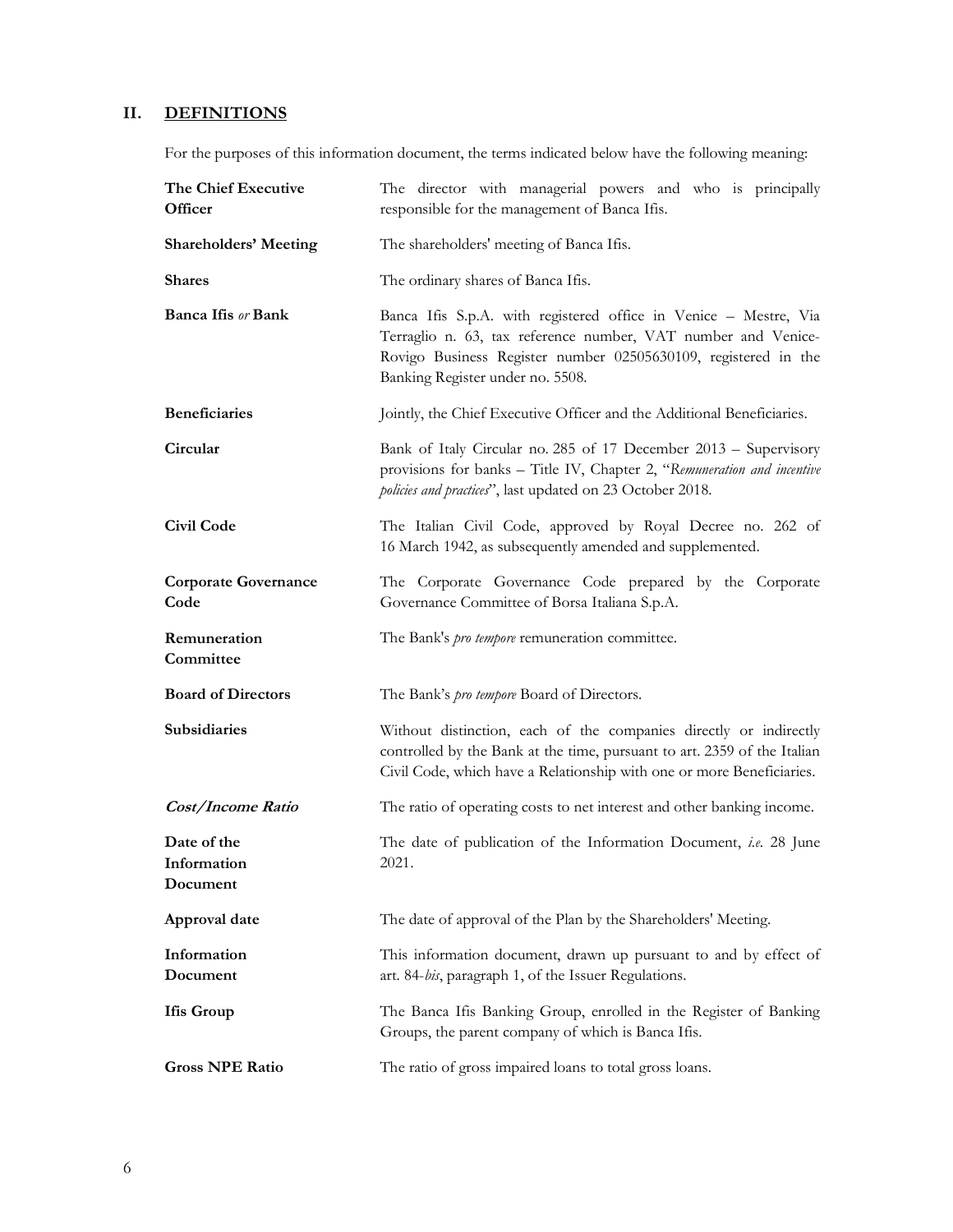| Options                       | The option rights covered by the Plan, assigned free of charge to each<br>Beneficiary, which give the right to purchase a corresponding number<br>of Shares upon payment of the Strike Price.                                                                                                                                                                                                                                                |
|-------------------------------|----------------------------------------------------------------------------------------------------------------------------------------------------------------------------------------------------------------------------------------------------------------------------------------------------------------------------------------------------------------------------------------------------------------------------------------------|
| <b>Vesting period</b>         | The three-year period (2021-2023) in which the <i>performance</i> of each<br>Beneficiary is measured on the basis of the objectives.                                                                                                                                                                                                                                                                                                         |
| 2021-2023 LTI Plan or<br>Plan | The "2021-2023 LTI Plan", the adoption of which, pursuant to art.<br>114-bis of the TUF, is subject to the approval of the Shareholders'<br>Meeting called for 28 July 2021.                                                                                                                                                                                                                                                                 |
| <b>Phantom Stock Option</b>   | The so-called <i>phantom stock options</i> eventually assigned to the<br>Beneficianes, which attribute the right to the disbursement, for each<br>Phantom Stock Option exercised, of a sum of money corresponding to<br>the difference between the value of the Shares at the time of exercise of<br>the Phantom Stock Options and the Strike Price, under the terms and<br>conditions that will be better detailed in the Plan Regulations. |
| <b>Remuneration Policies</b>  | The remuneration policies of Banca Ifis in force at the time.                                                                                                                                                                                                                                                                                                                                                                                |
| <b>Strike Price</b>           | The strike price of the Options, equal to the average of the market<br>value of the Shares recorded in the period of 30 days preceding the<br>date of presentation of the Plan for the approval of the competent<br>bodies to submit it to the Shareholders' Meeting (i.e. in the period of<br>30 days preceding 18 June 2021) and equal to €12.92.                                                                                          |
| Relationship                  | The administrative or employment relationship in place between the<br>Beneficiary and the Bank.                                                                                                                                                                                                                                                                                                                                              |
| <b>Plan Regulations</b>       | The regulations that govern the terms and conditions of the Plan and<br>which will be drawn up and approved by the Board of Directors, on<br>the proposal of the Remuneration Committee and subject to the<br>favourable opinion of the Board of Statutory Auditors of the Bank,<br>after the approval of the Plan by the Shareholders' Meeting.                                                                                             |
| <b>Issuer Regulations</b>     | The regulation adopted by Consob with resolution no 11971 of<br>14 May 1999, as subsequently amended.                                                                                                                                                                                                                                                                                                                                        |
| <b>Remuneration Report</b>    | The version in force at the time of the report prepared by Banca Ifis<br>in compliance with the provisions on the subject provided for by the<br>national and community regulations of the banking sector, by the<br>regulatory provisions concerning issuing companies, and by the<br>Corporate Governance Code.                                                                                                                            |
| <b>Relative TSR</b>           | The total return of the Bank's share measured in relation to the<br>positioning with respect to the TSR of the peers of comparison.<br>The Total Shareholder Return measures the increase in the share price<br>and the dividends paid per share, over a specified period of time.                                                                                                                                                           |
| TUF                           | Legislative Decree no. 58 of 24 February 1998 of 24 February 1998, as<br>subsequently amended.                                                                                                                                                                                                                                                                                                                                               |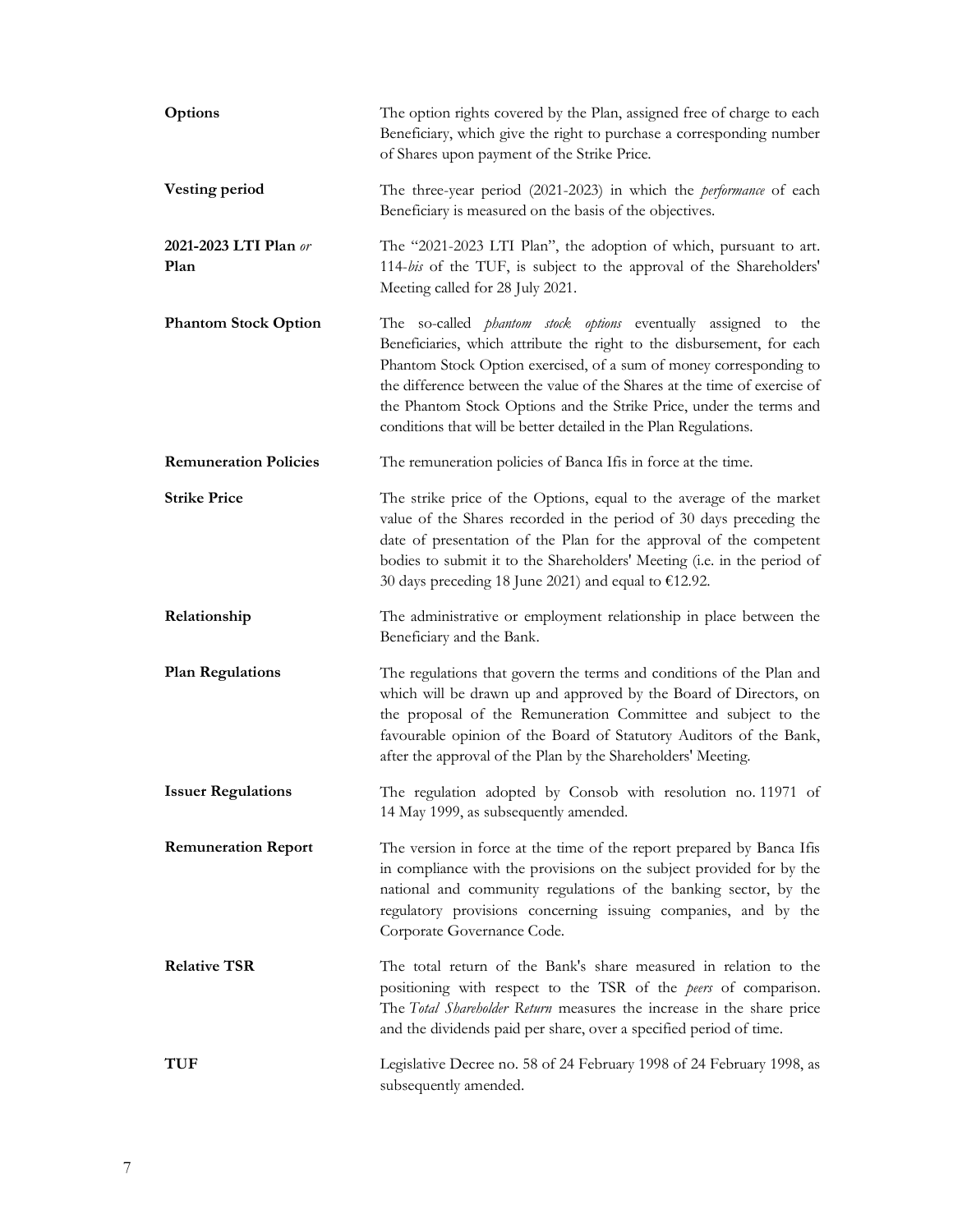Additional Beneficiaries Any additional beneficiaries, identified at the sole discretion of the Board of Directors between the top management of the Bank and of the Group.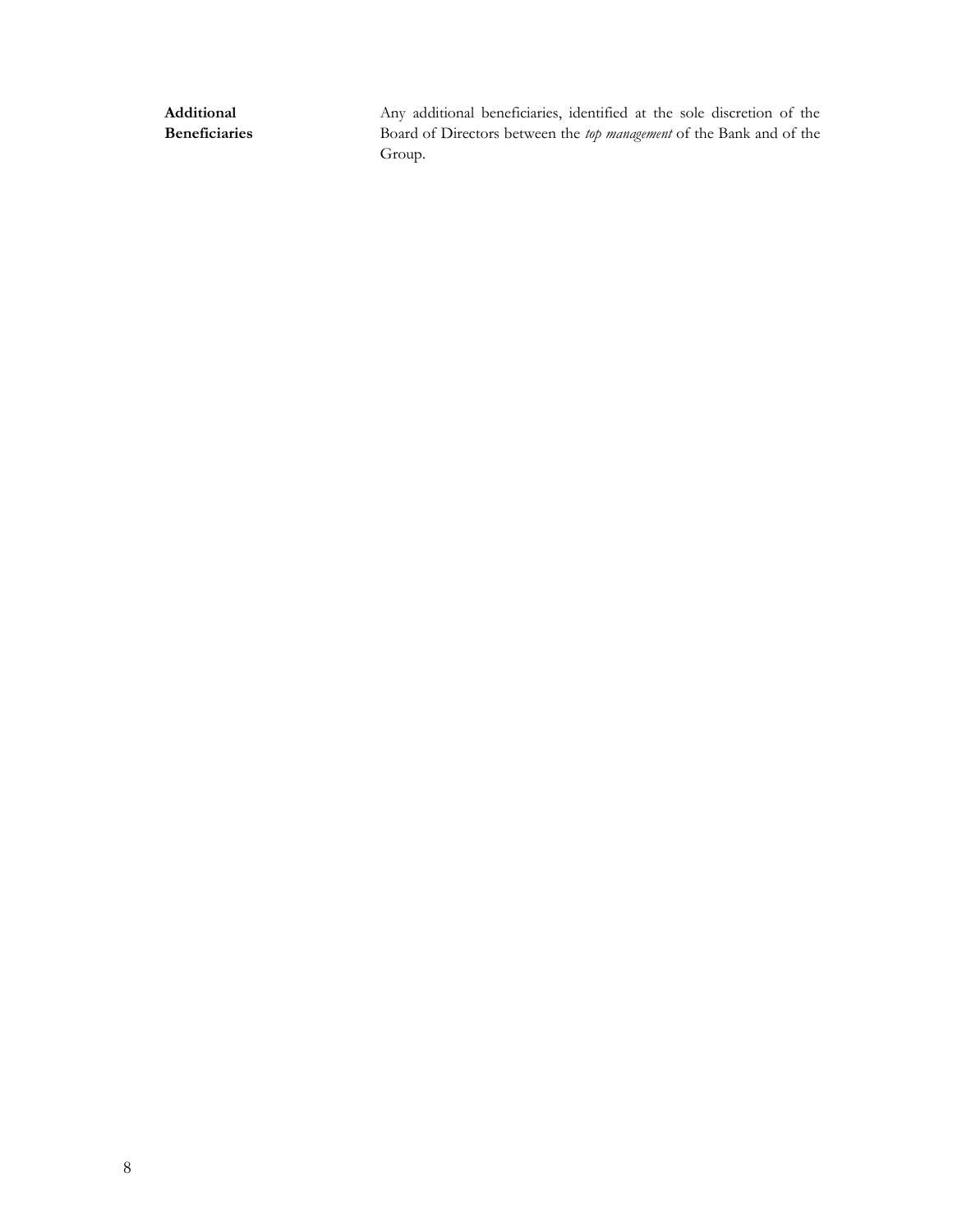#### $1.$ **RECIPIENTS**

# 1.1 The names of recipients who are members of the issuer's Board of Directors, i.e. of the Management Board of the companies controlling the issuer, and of companies that are directly or indirectly controlled by the issuer.

As of the Date of the Information Document (except for subsequent changes and subject to what will be decided by the Board of Directors), the recipient of the Plan is the Chief Executive Officer of the Bank, Frederik Herman Geertman.

Any additional Beneficiaries that will be identified by the Board of Directors may include persons who hold the role of directors, employees and/or collaborators of the Bank and of companies directly or indirectly controlled by the Bank.

The name of the effective Beneficiaries who will be identified by the Board of Directors, as well as the other information required by paragraph 1 of Scheme 7 of Annex 3A to the Issuer Regulations, will be provided in accordance with the methods and terms set out in art. 84-bis, paragraph 5, letter a), of the Issuer Regulations.

#### 1.2 Categories of employees or contract workers who work for the issuer and for the issuer's parent companies or subsidiaries.

Any additional Beneficiaries of the Plan will be selected from among the Bank's high-level *managers*, capable of providing a contribution to the implementation of the Bank's long-term strategies, generally belonging to the category of managers with strategic responsibilities.

Precise indication of the effective Beneficiaries who will be identified by the Board of Directors, as well as the other information required by paragraph 1 of Scheme 7 of Annex 3A to the Issuer Regulations, will be provided in accordance with the methods and terms set out in art. 84-bis, paragraph 5, letter a), of the Issuer Regulations.

#### 1.3 Names of the persons benefiting from the Plan belonging to the groups indicated in point 1.3, letters a), b) and c) of Annex 3A, Scheme 7 of the Issuer Regulations.

The Beneficiaries of the Plan may include persons belonging to the group indicated in point 1.3, letter a) of Annex 3A, Scheme 7, of the Issuer Regulations.

At present it is not envisaged - unless otherwise determined by the Board of Directors in the future - that the Beneficiaries of the Plan include persons belonging to the groups indicated in point 1.3, letters b) and c) of Annex 3A, Scheme 7, of the Issuer Regulations.

In any case, the name of the effective Beneficiaries belonging to these categories who are identified by the Board of Directors, as well as the other information required by paragraph 1 of Scheme 7 of Annex 3A to the Issuer Regulations, will be provided in accordance with the methods and terms set out in art. 84-bis, paragraph 5, letter a), of the Issuer Regulations.

#### 1.4 Description and numerical indication of the beneficiaries, separated for the categories indicated in point 1.4, letters a), b) and c) of Annex 3A, Scheme 7 of the Issuer Regulations.

Any additional Beneficiaries may include executives with strategic responsibilities.

On the other hand, there are no Beneficiaries for which differentiated characteristics of the Plan are envisaged.

The name of the effective Beneficiaries who will be identified by the Board of Directors, as well as the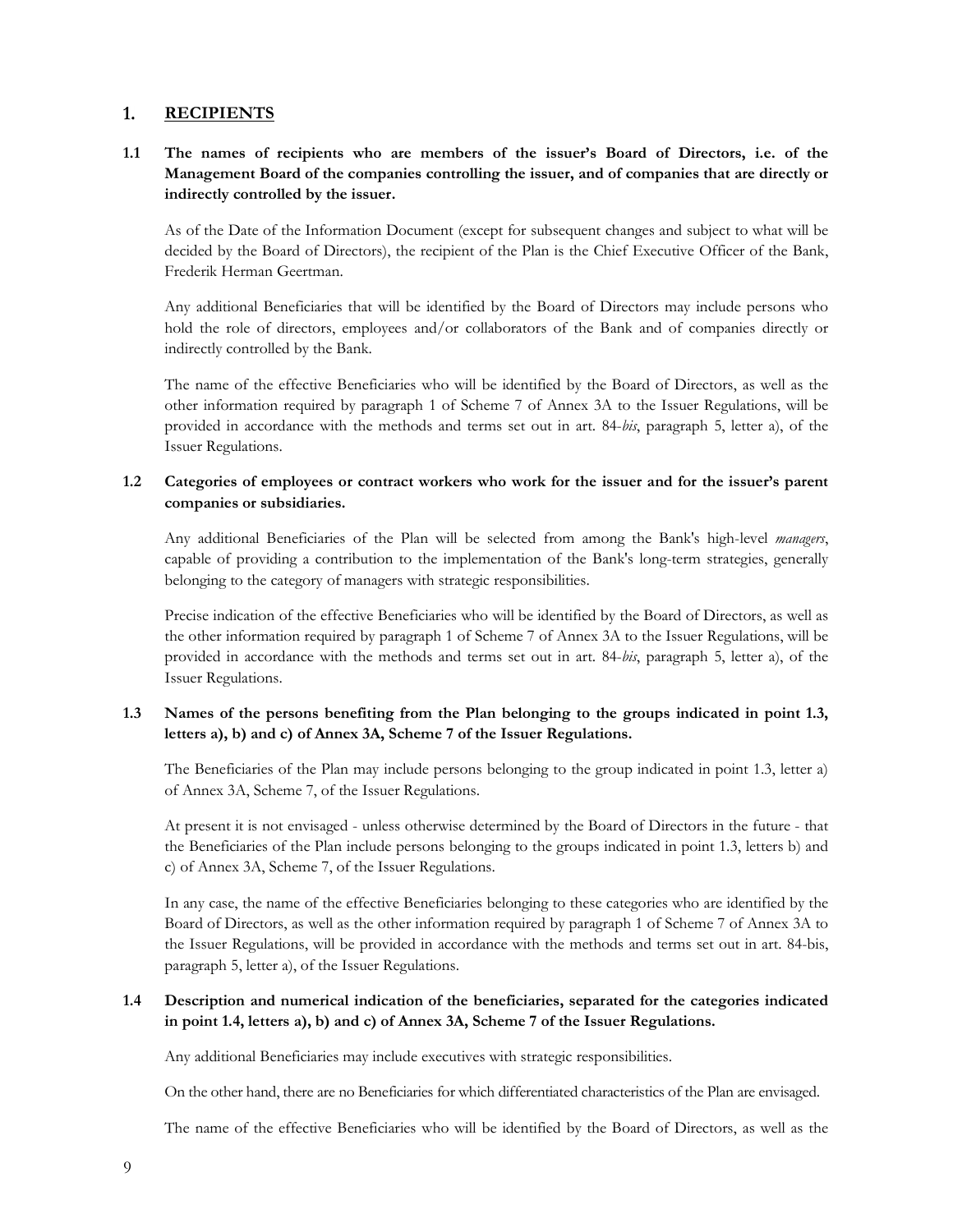other information required by paragraph 1 of Scheme 7 of Annex 3A to the Issuer Regulations, will be provided in accordance with the methods and terms set out in art. 84-bis, paragraph 5, letter a), of the Issuer Regulations.

#### $2.$ THE REASONS FOR ADOPTING THE PLAN

#### 2.1 Targets to be achieved by attribution of plans

The Plan, in full compliance with the Circular and applicable regulations and in line with the best practice on the subject (including the recommendations of the Corporate Governance Code), is aimed at improving the alignment of interests between the top management and all the stakeholders of the Ifis Group, encouraging the Beneficiaries to achieve the Bank's medium-long term objectives, which will be reflected in the strategic plan currently under development, and also promoting *retention*.<br>In consideration and for the purposes of pursuing these objectives, the Plan will have the duration

specified in the following Paragraph 4.3. This timeframe appears to be suitable, however, for achieving the aforementioned long-term objectives pursued with the Plan.

The 2021-2023 LTI Plan is also consistent with the Remuneration Policies for the 2021 financial year, as is the subject of an *addendum* submitted for approval by the Shareholders' Meeting called for 28 July 2021.

# 2.2 Key variables, also as *performance* indicators, considered for attribution of the plans based on financial instruments

The Plan relates to the free assignment of Options to Beneficiaries.

In any case, the Bank has the right to also use the Phantom Stock Option, even if this is necessary in order to be able to include the Additional Beneficiaries in the Plan.

The Plan provides that the Options and/or Phantom Stock Options assigned to each Beneficiary become exercisable after the Vesting Period under the terms and conditions specified below.

# Performance objectives

The vesting of Options and/or Phantom Stock Options is linked to the achievement of *performance* targets in terms of market indicators (Relative TSR vs. Peer Group), economic-financial indicators (Profit Before Tax, Cost/Income Ratio, Gross NPE Ratio) and ESG indicators (in line with the provisions of the strategic plan). For further information, including on the weights of the individual objectives, please refer to the addendum to the Remuneration Policy, which is also in the process of being published. The number of Options and/or Phantom Stock Options attributable at the end of the Vesting Period for performance indicators, other than the Relative TSR, will be calculated according to the incentive curve defined according to the following configuration:

- (i) upon reaching the minimum level of performance, a number of Options and/or Phantom Stock Options equal to 50% of the options assigned to the maximum will be assigned; below this minimum level no Option and/or Phantom Stock Options will be assigned;
- (ii) upon reaching the *target* level of *performance*, a number of Options equal to 75% of the Options and/or Phantom Stock Options assigned to the maximum will be assigned;
- (iii) upon reaching the maximum level of *performance*, a number of Options and/or Phantom Stock Options equal to the number of the Options assigned to the maximum will be assigned (100%); upon reaching a higher *performance* level, no additional Option and/or Phantom Stock Option will be assigned;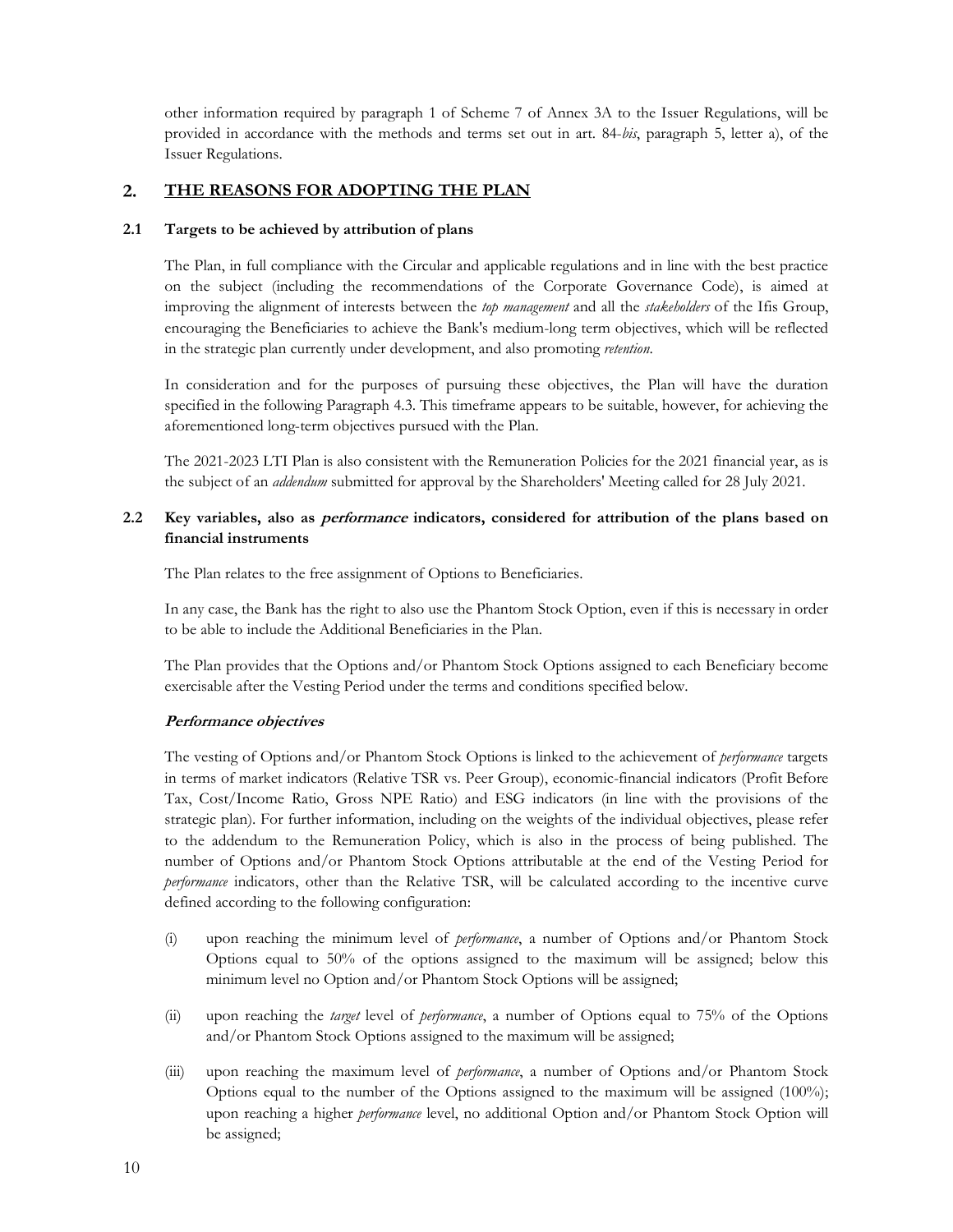(iv) for intermediate *performances* between the minimum level and the *target*, and between the *target* and the maximum, the number of Options and/or Phantom Stock Options to be assigned will be calculated by linear interpolation, as shown in the following graph:



#### Market indicators

As regards the Relative TSR objective, the same will be measured, with reference to the Vesting Period and with respect to a peer group that includes subjects comparable with Banca Ifis in terms of the business model and share *performance* and indicated in the table below:

| <b>Peer Group</b>    |                  |  |  |  |
|----------------------|------------------|--|--|--|
| Banca Farmafactoring | Credem           |  |  |  |
| Banca Sistema        | Illimity         |  |  |  |
| Banco BPM            | Intesa San Paolo |  |  |  |
| Banco di Desio       | Mediobanca       |  |  |  |
| <b>BPER</b>          | Unicredit        |  |  |  |

The number of options accrued on the basis of this indicator will be calculated on the basis of the Bank's ranking with respect to the *peer group* mentioned above according to the following incentive curve:

| Ranking                                                                             | <b>Options accrued</b>                     |  |  |  |
|-------------------------------------------------------------------------------------|--------------------------------------------|--|--|--|
| Banca Ifis position higher than or equal to 9th<br>decile                           | Maximum level of options assigned (100%)   |  |  |  |
| Banca Ifis position lower than 9th decile but<br>greater than/equal to 3rd quartile | Options assigned target level (75%)        |  |  |  |
| Banca Ifis position lower than 3rd quartile but<br>higher/equal to the median       | Minimum level of options assigned $(50\%)$ |  |  |  |
| Banca If is position below the median                                               | No accrued Options                         |  |  |  |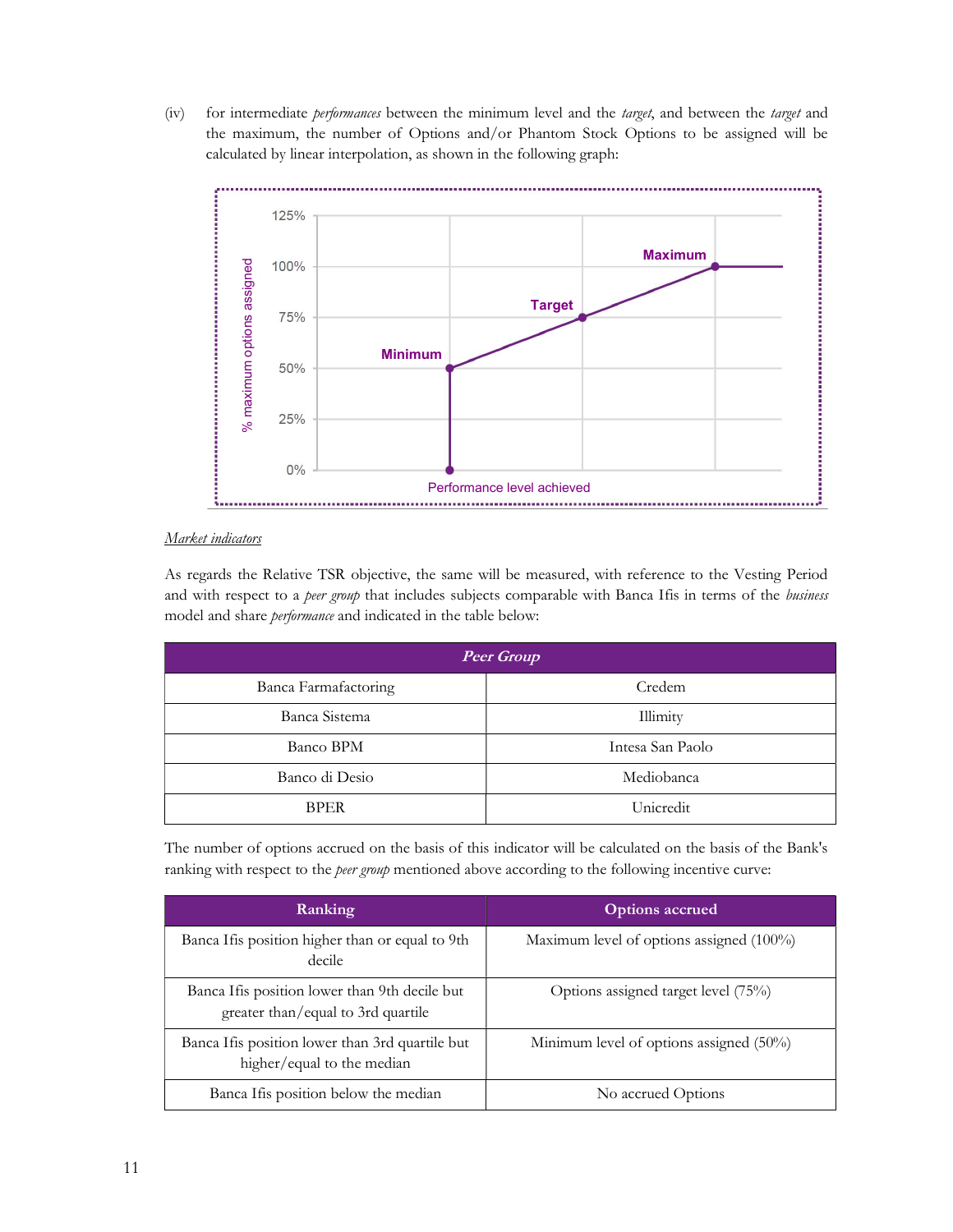#### Economic-financial indicators and ESG indicators

As regards the economic-financial indicators and ESG indicators, given that the 2021-2023 LTI Plan represents a tool to incentivize the CEO (and any other beneficiaries) to achieve long-term objectives for the Bank, as will be reflected in the strategic plan (currently being drawn up), the specific *targets* underlying these indicators will be defined in greater detail and adjusted if necessary following the definition of the strategic plan, to always ensure maximum consistency and interconnection between the two.

As for the ESG indicators, it is currently assumed that they may include *targets* linked to so-called environmental indicators, to so-called Social matters (including, for example, the development of social impact hub programs, compliance with the Code of Ethics in relation to customer assistance, development of cultural and artistic heritage, etc.) and to so-called Governance (including, for example, targets on gender diversity, reduction of gender pay-gap, participation in ESG indices, etc.), subject to confirmation on the basis of what will be definitively indicated in the future. All indicators will also be linked to objectively measurable objectives.

The specific *targets* – within the limits of the confidentiality requirements relating to highly sensitive data will therefore be *disclosed* in the next Remuneration Report (following the approval of the new strategic plan).

The final assessment of the degree of achievement of the objectives with respect to the *targets* set will be carried out after the end of the *performance* period of the Plan (and therefore at the beginning of 2024).

#### Deferment period

Pursuant to the provisions of the regulations and the Remuneration Policies in force at the time, the options accrued at the end of the three-year period must be assigned only in part up-front and the rest over a deferred timeframe, as envisaged for "particularly high amounts".

On this point, it is recalled that, based on the provisions of the Circular currently being consulted (and subject to subsequent changes in the final version), for these amounts, even in "intermediate" banks, a five-year deferral of 40% of the incentive accrued is envisaged, so that, in this case, 60% of the Options and/or Phantom Stock Options granted and accrued could be exercised at the end of the Vesting Period, while the remaining 60% could be exercised over a deferred time frame of 5 (five) years.

In this regard, it should be noted that, due to the particularly long reference period of the Plan, the addendum to the Remuneration Policies submitted to the approval of the Shareholders' Meeting called for 28 July 2021 to decide, among other things, on the approval of the Plan, includes, with specific reference to the latter, an adjustment to provide that:

- (i) the deferred instalments will be attributed, in compliance with the applicable regulations, instead of all at the end of the five-year deferral period, in equal annual instalments during the period of reference; and
- (ii) in order to further favour *retention*, any termination of the relationship with the single beneficiaries, during the deferral period and in the cases of a *bad leaver* (as indicated below) will imply the loss of all rights in relation to the instalments still subject to deferral.

#### Maintenance of the Relationship

The Options and/or Phantom Stock Options assigned to each Beneficiary will be exercisable, as a rule, on condition that the Relationship is still in existence after the Vesting Period.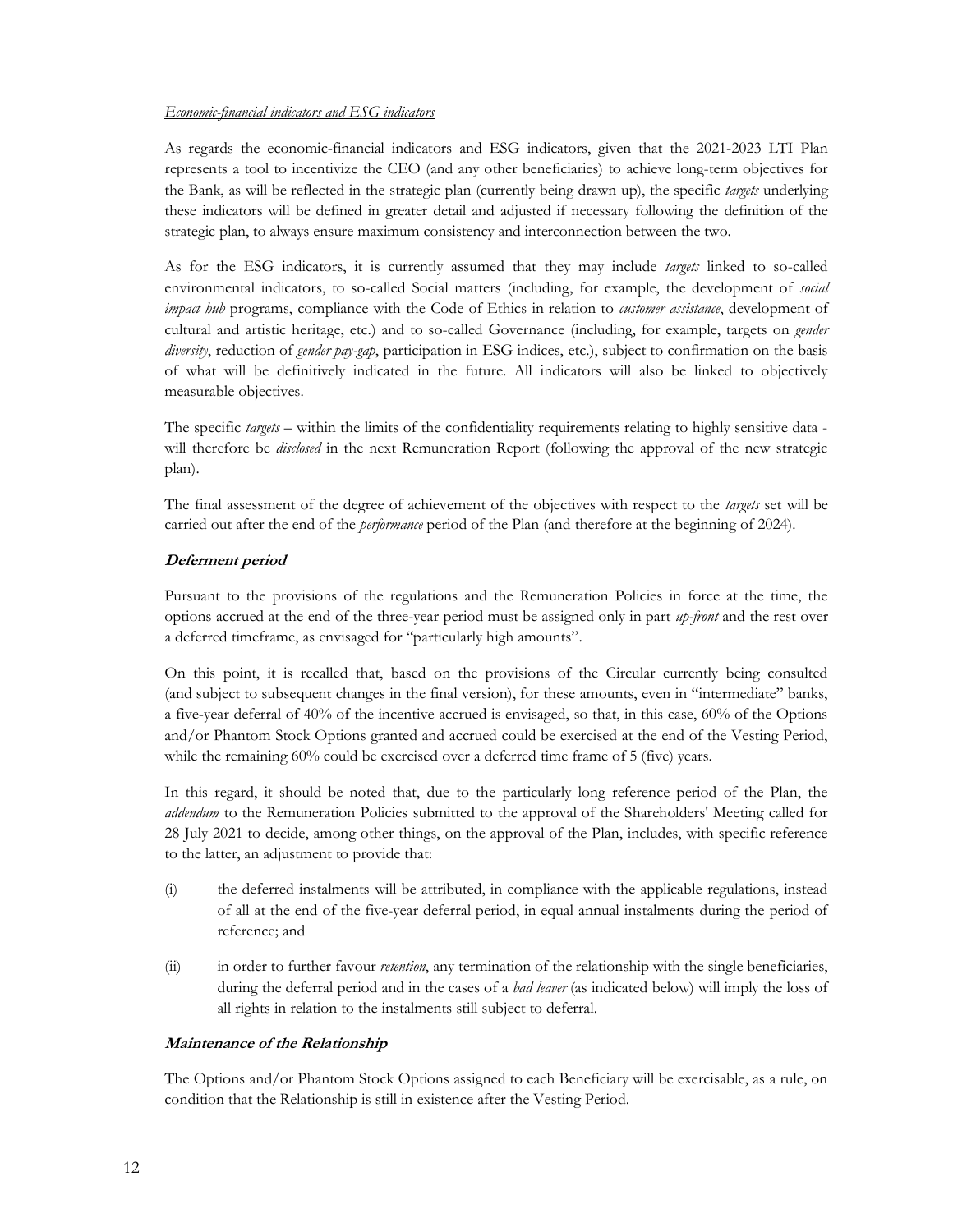For a description of the effects resulting from termination of the Relationship, please refer to the following Paragraph 4.8.

#### Gate conditions

At the time of accrual and at the expiry of the subsequent deferral terms, the exceeding of the minimum access *gates* established by the Remuneration Policies at the time – and therefore, in essence, the exceeding of the minimum levels of liquidity, capitalization and profitability adjusted for the risks – must be verified in compliance with the Circular and the regulatory legislation.

#### Malus and claw back mechanisms

The incentive covered by the Plan will also be subject to the ex post correction mechanisms (malus and claw back) upon the occurrence of the cases envisaged by the Remuneration Policies.

# 2.2.1 Additional information

As indicated in the previous Paragraph 2.2, the characteristics of the variable remuneration in financial instruments (deferral period, maintenance of the Relationship, access conditions, malus and claw back mechanisms) are adopted in implementation of the Circular and the Remuneration Policies.

# 2.3 Elements for calculation of the amount of compensation based on financial instruments, that is their criteria

The number of Options and/or Phantom Stock Options that can be assigned to each Beneficiary is established by the Board of Directors.

In determining the total number of Options and/or Phantom Stock Options assignable to each Beneficiary, the Board of Directors acts with discretion, in compliance with the Remuneration Policies, the Circular and the applicable regulations, as well as in line with the applicable best practice (including the recommendations of the Corporate Governance Code).

With particular reference to the number of Options to be assigned to the Chief Executive Officer, this must be determined in compliance with the ratio between variable and fixed remuneration envisaged by the Circular and Remuneration Policies. Specifically, the Remuneration Policies currently in force provide for a limit on the ratio between fixed and variable remuneration equal to 1:1.

In light of this, and of the fact that the Chief Executive Officer already participates, for the year 2021, in an annual incentive system (within which an amount equal to up to 60% of the fixed remuneration can accrue), the amount of remuneration of the Chief Executive Officer which, with specific reference to the current year, can be allocated to the 2021-2023 LTI Plan (and on which to calculate, therefore, the value of the Options to be assigned in the context of the Plan) is equal to 40% of their fixed remuneration.

Furthermore, it is assumed, for the subsequent years of reference of the Plan, that an increase in the ratio between fixed and variable remuneration from 1:1 to 1.5: 1 will be submitted to a forthcoming shareholders' meeting, once the applicable procedures have been completed. In view of this, and only subject to the aforementioned shareholders' approval, with reference to the two subsequent years of reference of the Plan (2022 and 2023), the amount of variable remuneration to be allocated to the Plan (and converted into Options; see below) could be equal to approximately  $70\%$ <sup>1</sup> of the fixed remuneration

<sup>1</sup> This is to maintain a space to allocate part of the variable remuneration (always within the limits of the fixed/variable ratio) for the possible signing, also for the next few years, of stability agreements (the consideration of which, on the basis of the Circular, is equal to a variable remuneration).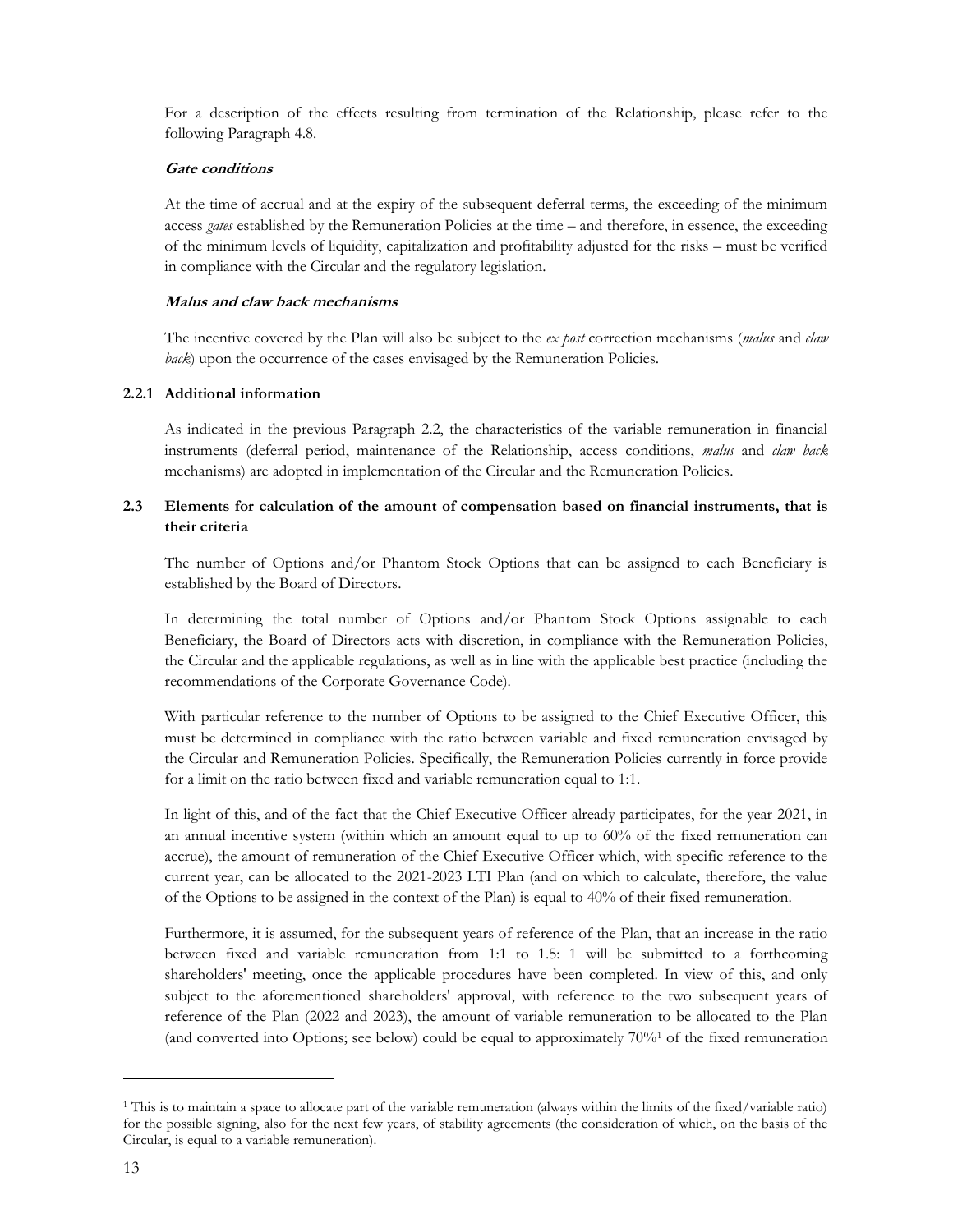on an annual basis<sup>2</sup> .

Therefore, on the basis of these assumptions, in order to determine the number of potentially attributable options in compliance with the limit of the fixed/variable ratio (operation to be carried out  $ex$  ante, in light of the regulatory legislation), the value of the options covered by the Plan was assessed with the assistance of independent experts. This assessment was carried out according to the ordinary models of valuation of optional instruments used in practice that appreciate the financial value of time (in this case, the binomial model), regardless of the consideration of any effects on the value of the setting, as part of the 2021- 2023 LTI Plan, of quantitative and qualitative objectives and constraints for exercise of the options (which would determine a lowering of the value of the options and, therefore, could be the basis for the assignment of a greater number of instruments).

As a result of the assessment carried out, the unit value of the Options for the purposes of the plan was equal, as of 18 June 2021, to  $\epsilon$ 2.00 for each Option, considering that the strike price is commensurate with the average of the official stock market prices of the last 30 days with respect to that date and that the economic value of the Bank is determined on the basis of this same indicator.

In light of this value, the maximum number of Options that can be assigned to the Chief Executive Officer for the entire three-year period of reference, in the event that the ratio between variable and fixed remuneration is defined as 1:1 for the first year (2021) and as 1.5:1 for the following two years (2022 and 2023), and obviously subject to the achievement of all the conditions set out in the Plan (achievement of the objectives, permanence in service, etc.), is equal to approximately 696,000 Options, which give the right to purchase, at the Strike Price, a corresponding number of Shares.

As for any additional beneficiaries (which will be identified later on), the related pay-ratio will also be determined within the limits of the ratio between fixed and variable remuneration in force at the time and, within these limits, indicatively within a ratio consistent with the provisions of the Chief Executive Officer.

In the event of identification as Beneficiaries of *managers* who should enter service at the Bank after the start of the Plan (for example, during the financial years after the first), a corresponding reduction in the reference amount of the incentive may be assessed - depending on the date of entry - according to a *pro* rata temporis criterion.

2.4 Reasons for any decision to attribute compensation plans based on financial instruments not issued by the issuer, such as those issued by subsidiaries, parent companies or third parties not in the group belonged to; if those instruments are not traded on regulated markets information on criteria applied to calculate their value

Not applicable, as the Plan does not provide for the use of these financial instruments.

#### 2.5 Assessment of the significant tax and accounting implications that affected defining the plan

Not applicable as there are no significant tax and accounting implications that affect defining the Plan.

2.6 Any support for the plan by the special Fund for boosting the participation of workers in companies, pursuant to article 4, paragraph 112, of Law no. 350 of 24 December 2003.

Not applicable, the Plan does not receive support from the special Fund for boosting the participation of workers in companies, pursuant to article 4, paragraph 112, of Law no. 350 of 24 December 2003.

<sup>2</sup>Similarly, if the increase in the fixed/variable ratio to 1.5:1 is not approved, the amount of variable compensation to be allocated to the Plan also for the financial years 2022 and 2023 could be 40% of fixed compensation on an annual basis.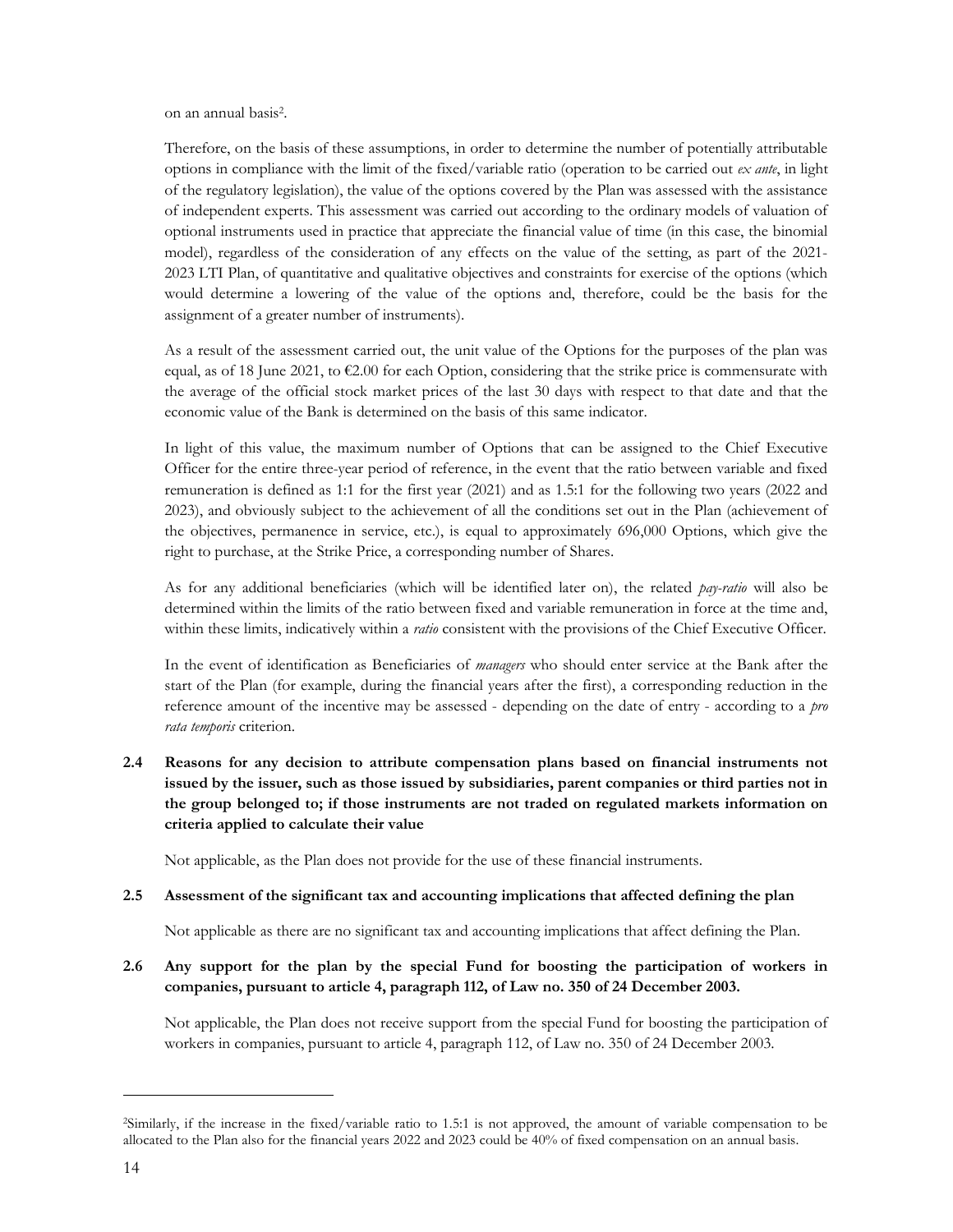#### 3. APPROVAL PROCESS AND TIMESCALE FOR ASSIGNING THE FINANCIAL **INSTRUMENTS**

# 3.1 Scope of the powers and functions that the Shareholders' Meeting delegates to the Board of Directors in order to implement the plan.

On 24 June 2021, the Board of Directors, upon proposal of the Remuneration Committee of 23 June 2021 and with the favourable opinion of the Board of Statutory Auditors, resolved, with the abstention of the Chief Executive Officer, to submit the Plan to the Shareholders' Meeting.

The Shareholders' Meeting scheduled for 28 July 2021 will be called to resolve, in addition to the approval of the Plan, the attribution of any necessary or appropriate power to implement the Plan to the Board of Directors, with the right to sub-delegate to one or more of its members. Specifically, following the approval of the Plan by the Shareholders' Meeting, the Board of Directors will (again on the proposal of the Remuneration Committee and subject to the favourable opinion of the Board of Statutory Auditors) (i) approve the Plan Regulations; (ii) identify any Additional Beneficiaries; and (iii) define the target benefit for each Beneficiary.

The Shares that can be attributed to the Beneficiaries following the exercise of the Options will recover, in whole or in part, from the provision of treasury shares that Banca Ifis may purchase and which it may dispose of in execution of specific shareholders' meeting authorizations, pursuant to arts. 2357 and 2357 ter of the Italian Civil Code, art. 132 of the TUF and art. 144-bis of the Issuer Regulations, subject to the issue of a specific authorization by the Bank of Italy pursuant to art. 77, letter a) and 78 of EU Regulation no. 575/2013.

For this purpose, a proposal to authorize the purchase and disposal of treasury shares will be submitted to the approval of the Shareholders' Meeting called to approve the Plan, pursuant to arts. 2357 and 2357-ter of the Italian Civil Code and an application for authorization for the partial repurchase of primary class 1 instruments issued by Banca Ifis S.p.A. will be filed with the Bank of Italy pursuant to art. 77, letter a) and 78 of EU Regulation no. 575/2013 of the European Parliament and of the Council and of art. 32 of the EU Delegated Regulation no. 241/2014 of the Commission of 7 January 2014.

#### 3.2 Individuals tasked with administering the plan, and their functions and responsibilities.

Within the limits established by the legislation, also regulatory, *pro tempore* in force, the Board of Directors may grant a mandate to a director and/or to a specific company function in order to put in place the functional activities to implement the 2021-2023 LTI Plan, including, among other things, the transmission to the Beneficiaries of the letters of assignment and adhesion to the Plan.

# 3.3 Any existing procedures to review the plans, including related to any variations to basic targets.

In the first reference year of the Plan, the objectives are identified and set by the Board of Directors and as illustrated in more detail in Paragraph 2.2 - kept consistent over time with the long-term objectives and strategies of the Bank and the Ifis Group.

It should be noted that the Board of Directors may make any changes and additions deemed necessary and/or appropriate to the Plan, the relative regulations for subsequent issuance and the Letters of Participation, independently and without the need for further approval by the Shareholders' Meeting (including assignment of the Options in advance or the elimination or modification of the restrictions of unavailability) as a result of factors likely to affect the Options, the Shares, the Bank and/or the Ifis Group and/or the Plan and/or the objectives (including, purely by way of non-exhaustive example, extraordinary transactions and reorganisations concerning the Ifis Group, share capital transactions,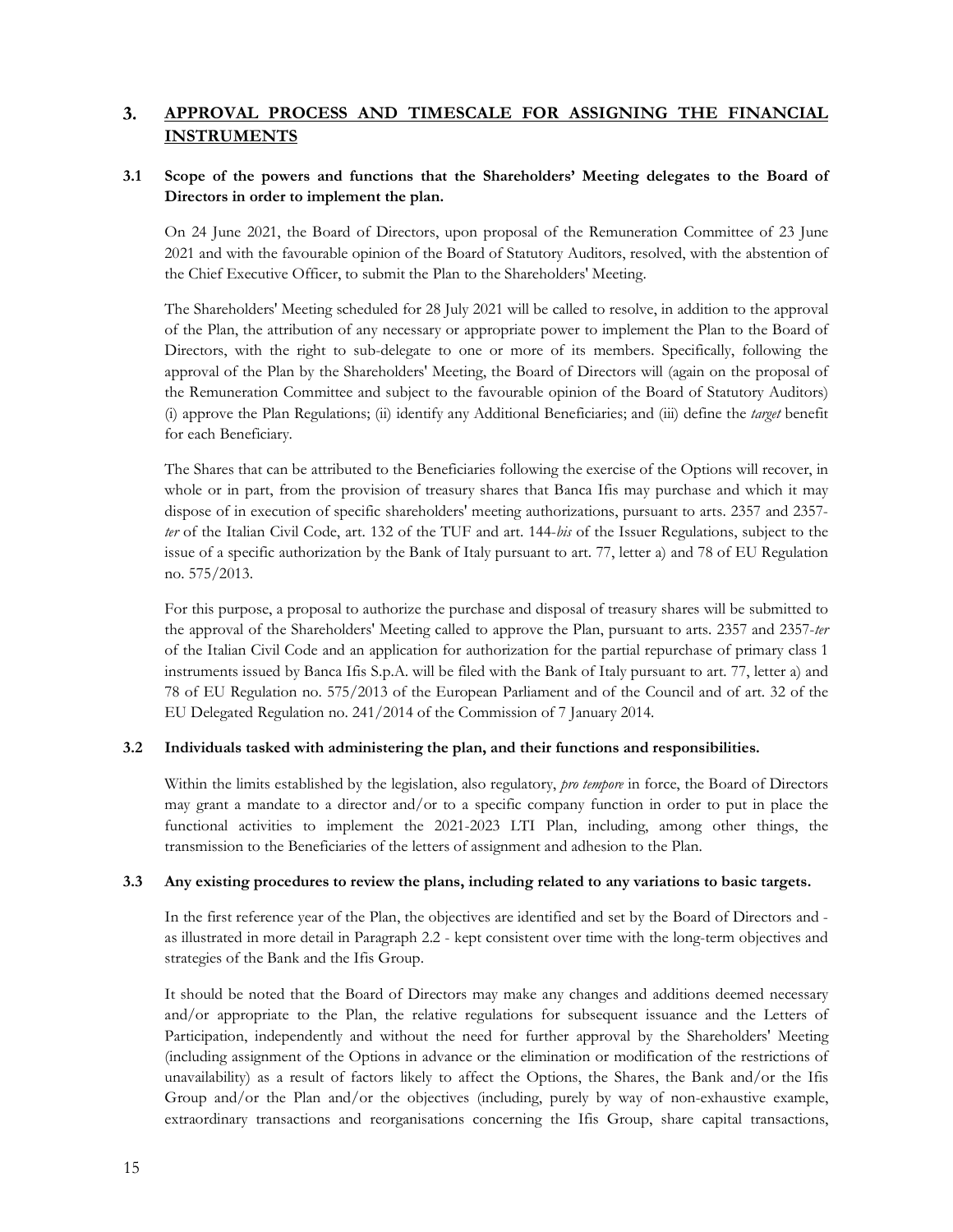legislative and regulatory changes, changes in remuneration policies or the group perimeter, public purchase or exchange offers or changes of control, compliance with specific sector or foreign regulations applicable to individual Group companies, material variations of the macroeconomic conditions or international monetary policy), in order to keep the substance and economic content of the Plan unchanged, in a discretionary manner and in any case within the limits permitted by the applicable legislation at the time.

Furthermore, in the event of high market discontinuity (for example upon the occurrence of material changes in macroeconomic conditions or worsening of the financial environment), the Board of Directors, as part of the *governance* processes relating to remuneration, may reassess the equity and the overall consistency of the incentive systems, putting in place the appropriate and/or necessary corrections, also and in particular with regard to the reference objectives, the relative metrics and the assessment methods, without prejudice to compliance with the limits and general principles of the Policies of Remuneration and regulatory legislation and the safeguarding, also prospectively, of capitalization and liquidity levels.

#### 3.4 Description of the methods for determination of the availability and assignment of the financial instruments on which the plans are based

The Plan is based on the free assignment of Options that give the right to receive Shares.

The Shares that can be attributed to the Beneficiaries following the exercise of the Options will recover, in whole or in part, from the provision of treasury shares that Banca Ifis may purchase and which it may dispose of in execution of specific shareholders' meeting authorizations, pursuant to arts. 2357 and 2357 ter of the Italian Civil Code, subject to the issue of a specific authorization by the Bank of Italy pursuant to arts. 77, letter a) and 78 of EU Regulation no. 575/2013.

For this purpose, a proposal to authorize the purchase and disposal of treasury shares will be submitted to the approval of the Shareholders' Meeting called to approve the Plan, pursuant to arts. 2357 and 2357-ter of the Italian Civil Code and an application for authorization to buy back own shares will be filed with the Bank of Italy.

In any case, the Bank has the right to also use the Phantom Stock Option, even if this is necessary in order to be able to include the Additional Beneficiaries in the Plan.

#### 3.5 Role played by each director in determining the characteristics of the plans; potential conflicts of interest arising concerning the directors involved.

The characteristics of the Plan were determined collectively by the Bank's Board of Directors.

Among the Beneficiaries of the Plan (except for subsequent changes and subject to what will be decided by the Board of Directors) is the Chief Executive Officer of the Bank, Frederik Herman Geertman. The board resolution to assign the Options will be adopted in compliance with the provisions of art. 2391 of the Italian Civil Code.

# 3.6 As per the requirements of art. 84-bis, paragraph 1, the date of the decision taken by the competent body to propose approval of the plans to the Shareholders' Meeting and any proposals from the remuneration committee, if established.

The Remuneration Committee, in the meeting of 23 June 2021, examined the Plan, giving its positive opinion, and resolved to submit it for the approval of the Board of Directors.

The Board of Directors, in the meeting held on 24 June 2021, with the favourable opinion of the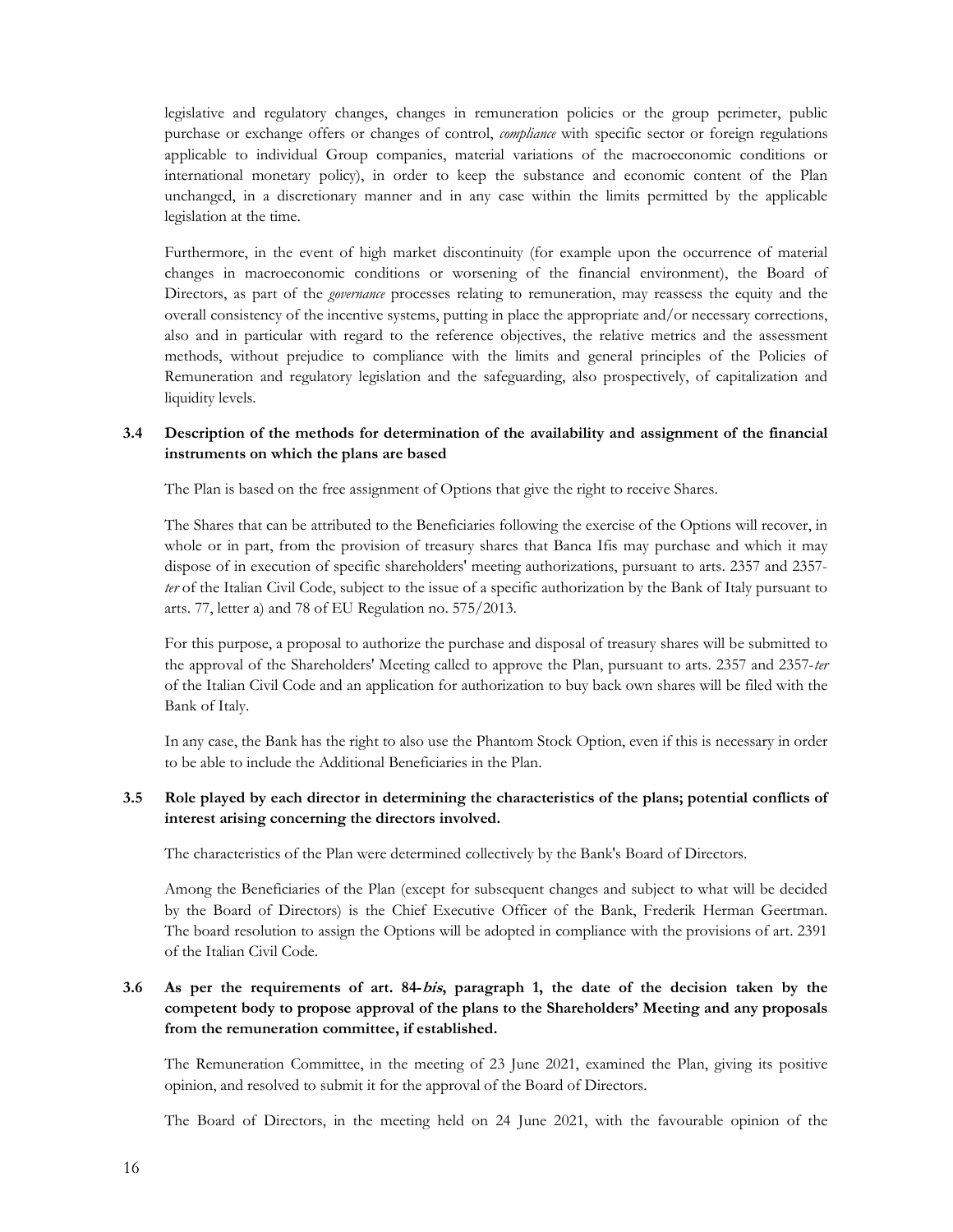Remuneration Committee and of the Board of Statutory Auditors, resolved to approve the Plan proposal and submit it for approval by the Shareholders' Meeting.

# 3.7 As per the requirements of art. 84-bis, paragraph 5, letter a), the date of the decision taken by the competent body to assign financial instruments and any proposals put forward to this body that were formulated by a remuneration committee, if established.

The vesting of the Options and/or Phantom Stock Options is subject to verification by the Board of Directors of the achievement of the *performance* objectives at the end of the Vesting Period, having consulted the Remuneration Committee as far as is concerned.

The Shareholders' Meeting called to resolve on the approval of the Plan, among other things, is scheduled for 28 July 2021. Following the approval of the Plan by the Shareholders' Meeting, the Board of Directors will (again on the proposal of the Remuneration Committee and subject to the favourable opinion of the Board of Statutory Auditors) (i) approve the Plan Regulations; (ii) identify any Additional Beneficiaries; and (iii) define the *target* benefit for each additional Beneficiary.

The assignment of the Options will be resolved by the Board of Directors as detailed in the previous Paragraph 2.3.

#### 3.8 The market price, recorded on the above dates, for the financial instruments that the plans are based on, if traded on regulated markets.

The market price of the Shares on 23 June 2021 (i.e. on the date on which the Remuneration Committee approved the proposed Plan) is equal to  $\epsilon$  13.77.

The market price of the Shares on 24 June 2021 (i.e. at the date of approval of the Plan by the Board of Directors) is equal to  $\epsilon$  13.81.

The market price of the Shares that will be recorded at the time of the decision taken by the Board of Directors regarding the assignment of the Options to the Beneficiaries will be communicated pursuant to art. 84-bis, paragraph 5, letter a).

3.9 For plans based on financial instruments traded on regulated markets, the terms and methods with which the issuer, when determining the timescale for assigning the instruments under the plan, takes into account a possible timing coincidence between: (i) the assignment of instruments and any decisions taken on the matter by the Remuneration Committee; and ii) the dissemination of any relevant information pursuant to Art. 17, of EU Regulation no. 596/2014; for example, if that information:  $(a)$  is already in the public domain and is likely to have a negative impact on the market price, or  $(b)$  is already in the public domain and is likely to have a negative impact on the market price.

The structure of the Plan, the conditions, the duration and the methods of assignment of the Options and/or Phantom Stock Options, do not currently suggest that the assignment could be significantly influenced by the possible dissemination of relevant information pursuant to art. 17 of EU Regulation no. 596/2014.

In any case, the Beneficiaries will be required to comply with the applicable regulatory provisions, with particular reference to the legislation on market abuse and in relation to the operations for exercising the Options and disposing of the Shares deriving from the exercise of the Options awarded in respect of participation in the Plan.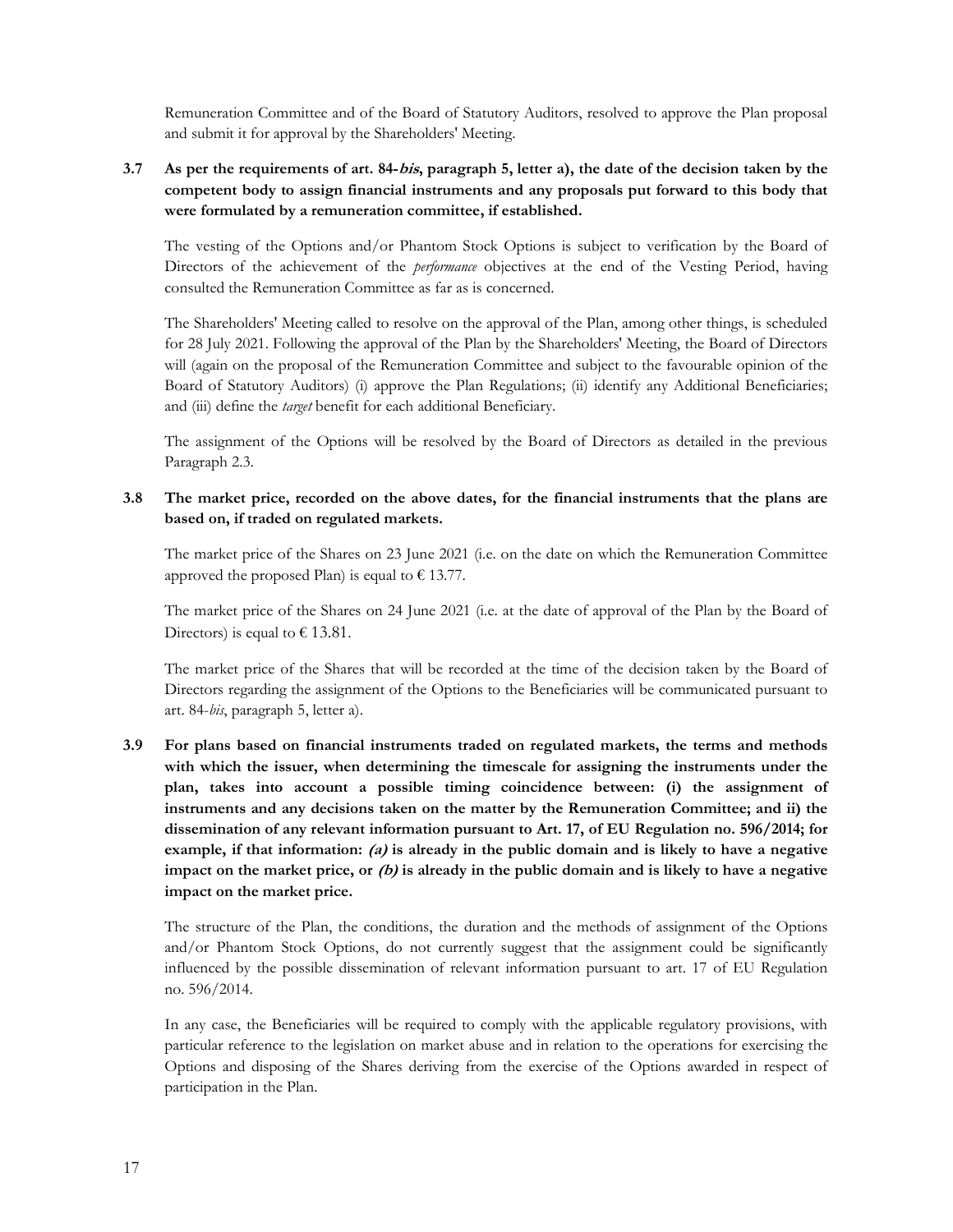#### 4. CHARACTERISTICS OF THE ASSIGNED INSTRUMENTS

4.1 Description of the forms in which the compensation plans based on financial instruments are structured; for example, indicate whether the plan is based on the assignment of: financial instruments (so-called assignment of *restricted stock*); the increase in the value of these instruments (so-called *phantom stock*); of option rights that allow the subsequent purchase of financial instruments (so-called *option grant*) with settlement by physical delivery (so-called stock option) or in cash on the basis of a differential (so-called stock appreciation right)

The Plan provides for the assignment to the Beneficiaries of the Options, the exercise of which, under the terms and conditions set out in the Plan, determines the right of the Beneficiary to purchase, at the Strike Price, a quantity of Shares according to the report referred to in the following Paragraph 4.16.

The Options are assigned to the Beneficiaries on a personal basis, and cannot be transferred by deed inter vivos or subject to restrictions or be the subject of other acts of disposal for any reason.

The Shares assigned upon the exercise of the Options have regular dividend and, therefore, the rights related to them belong to each Beneficiary from the moment in which he/she becomes the owner of the Shares.

In any case, the Bank has the right to also use the Phantom Stock Option, even if this is necessary in order to be able to include the Additional Beneficiaries in the Plan.

#### 4.2 Indication of the actual plan implementation period, specifying any other cycles involved.

In accordance with the provisions of the regulations and the Remuneration Policies, the Options must be assigned only in part up-front and, for the rest, in a deferred time frame, as envisaged for "particularly high amounts"; on this point, based on the provisions of Circular currently in the consultation phase (and subject to subsequent changes in the final version), for these amounts, even in "intermediate" banks, a five-year deferral of 40% of the incentive accrued is envisaged, so that, in this case, 60% of the vested options will be exercised at the end of the vesting period, while the remaining 60% will be exercised over a deferred period of 5 (five) years.

In this regard, it should be noted that the *addendum* to the Remuneration Policies submitted to the approval of the Shareholders' Meeting called for 28 July 2021 to decide, among other things, on the approval of the Plan, includes, with specific reference to the latter, an adjustment to provide that:

- (i) the deferred instalments will be attributed, in compliance with the applicable regulations, instead of all at the end of the five-year deferral period, in equal annual instalments (equal to 12%) during the five-year period; and
- (ii) in order to further favour *retention*, any termination of the relationship with the single beneficiaries, during the deferral period and in the cases of a *bad leaver* (as indicated below) will imply the loss of all rights in relation to the instalments still subject to deferral.

#### 4.3 The end of the plan

In light of the previous Paragraph,4.2 the Options assigned and accrued may be exercised by the Beneficiaries under the terms and conditions outlined in the Plan Regulations, until 2028 (or such other date as may be consistent with the Remuneration Policies).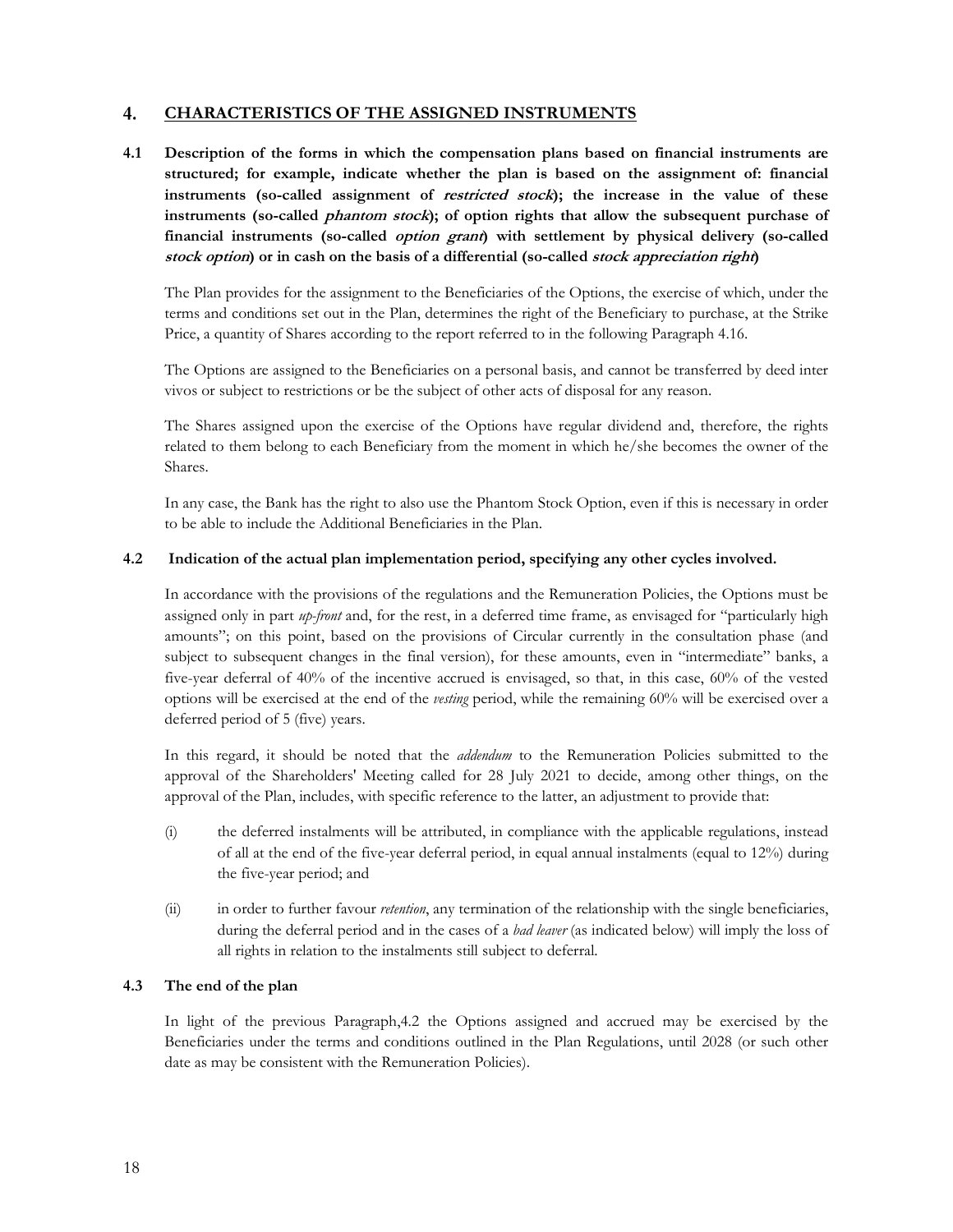# 4.4 The maximum number of financial instruments, also as options, assigned in each tax year to the individuals identified by name or the categories specified.

Please refer to the previous Paragraph 2.3 for the maximum number of Options and/or Phantom Stock Options that can be assigned to the Chief Executive Officer.

As regards the maximum number of treasury shares serving the Plan, authorization must be requested (in the manner specified in the previous Paragraph 3.4) for the purchase of up to a maximum of 1,044,000 Shares.

Moreover, as indicated above, the Plan may be regulated in whole or in part in Phantom Stock Options, also in the event that the number of treasury shares indicated above proves to be insufficient in light of the need to attribute the bonus to any other Beneficiaries that should be identified.

In this last regard, since no Additional Beneficiaries have been identified as of the date of the Information Document, the maximum number of Options and/or Phantom Stock Options attributable to the same cannot be determined.

4.5 The methods and clauses for implementing the plan, specifying whether the actual assignment of financial instruments is subject to the occurrence of certain conditions or achieving certain results, including performance results.

Please refer to the previous paragraph 2.2.

# 4.6 Indication of any restrictions on the availability of the options, or on the financial instruments arising from options being exercised, with particular reference to the deadlines by which the subsequent transfer to the Company itself or to third parties is allowed or forbidden.

The Options and/or Phantom Stock Options are assigned to the Beneficiaries on a personal basis, and cannot be transferred by deed inter vivos or subject to restrictions or be the subject of other acts of disposal for any reason.

The Shares purchased against payment of the Strike Price following the exercise of the Options will be subject to lock-up periods pursuant to the provisions of the Remuneration Policies, during which they cannot be alienated or transferred for any reason.

# 4.7 The description of any decisive actions related to assigning plans if recipients perform *hedging* transactions enabling them to neutralise any prohibitions to sell the financial instruments, even as options, or the financial instruments resulting from exercising those options.

The Plan does not include any termination clauses as described above. However, the Remuneration Policies in forces strictly forbid individual employees to carry out hedging or insurance strategies on remuneration or on other aspects that may alter or influence the effects of business risk alignment inherent in the remuneration mechanisms applied.

#### 4.8 Description of the effects resulting from termination of an employment contract

The Options and/or Phantom Stock Options can be assigned to each Beneficiary on condition that the Relationship is still in existence after the Vesting Period.

In this regard, the Plan provides for the usual clauses of good and bad leavership, aimed at regulating the cases of termination of the Relationship before the end of the Vesting Period and during the subsequent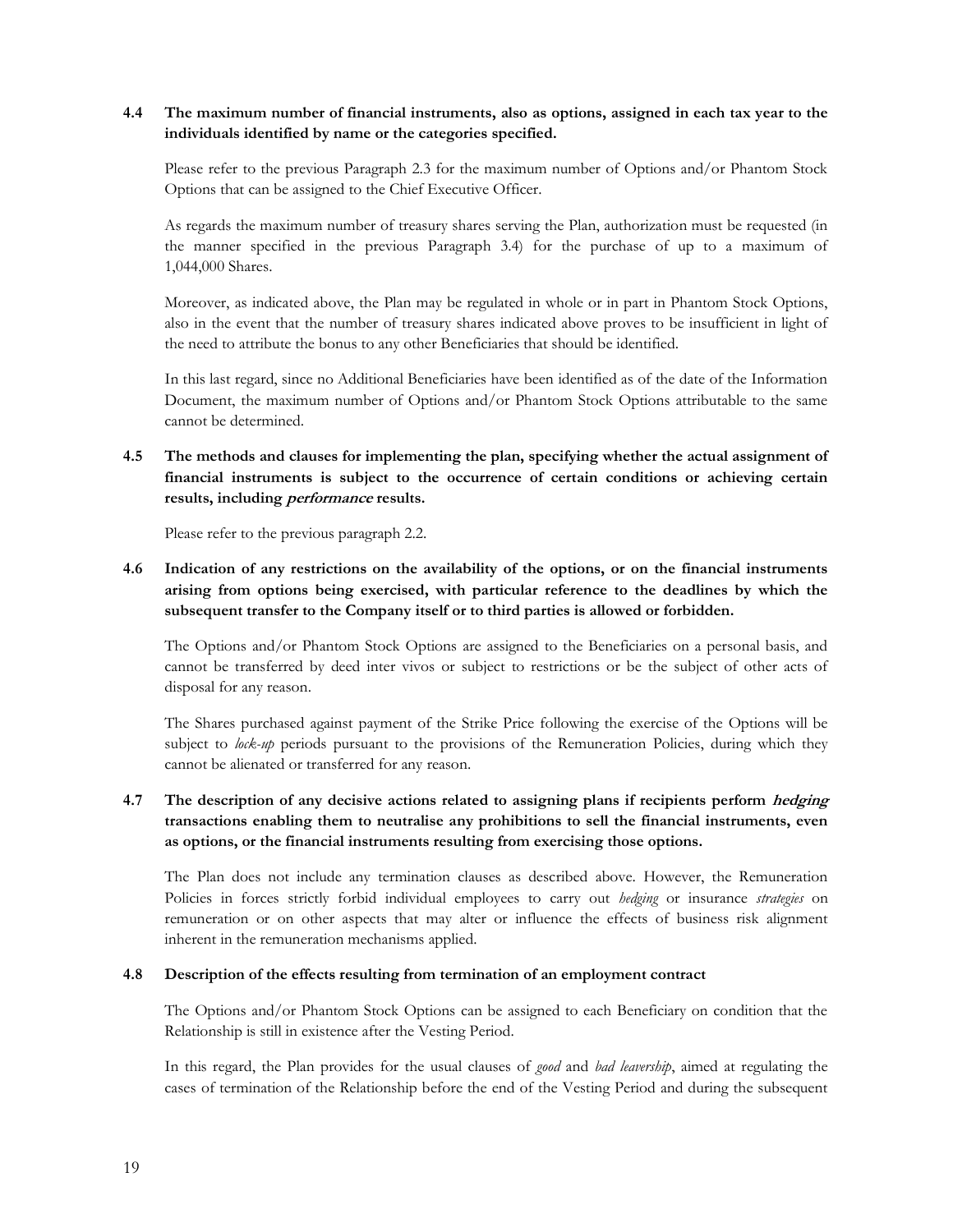deferral period. In particular, without prejudice to more detailed rules that may be provided for in the Plan Regulations<sup>3</sup> and in any case without prejudice to a different decision by the Board of Directors:

- (i) in the event of early termination of the relationship in cases of (a) revocation/dismissal/nonrenewal in the absence of just cause or (b) resignation for just cause (including in cases of substantial and unshared change of powers and/or duties) or, again, (c) consensual termination of the relationship, the Beneficiaries will maintain all rights in relation to the Plan in a proportionate measure pro rata temporis; and
- (ii) in all cases of termination of the Relationship other than those indicated above, the Beneficiaries will lose all rights in relation to the Plan (but will however continue to maintain all rights to the deferred instalments in the event of termination in the cases of good leavership).

#### 4.9 Indication of other possible causes for cancelling the plans.

Except as indicated in other Paragraphs of this Information Document, there are no other causes for the cancellation of the Plan.

4.10 Motives related to any "repurchase" foreseen by the company of the financial instruments in the plans, ordered pursuant to article 2357 et seq. Italian Civil Code; repurchase beneficiaries indicate whether it is only intended for certain employee categories; the effects of employment termination on that repurchase.

The Plan does not include redemption clauses by the Bank. However, the Regulations of the Plan will provide for *malus* and *claw back* clauses, with content consistent with the provisions of the Remuneration Policies.

### 4.11 Any loans or other concessions to be granted to purchase shares pursuant to art. 2358 of the Italian Civil Code.

Not applicable: the granting of loans or facilities for the purchase of the Shares is not envisaged pursuant to art. 2358 of the Italian Civil Code.

4.12 Indications of the expected costs for the company on the date of the related assignment, calculated on the basis of the terms and conditions already defined, by total amount and in relation to each instrument in the plan.

The expected charge for the Company is not currently determinable.

#### 4.13 Indication of any dilutive effects on capital caused by compensation plans.

At the date of this Information Document, the maximum number of Shares serving the Plan represents 1.94% of the share capital. In consideration of the characteristics of the Plan, no dilutive effects on the capital are envisaged.

#### 4.14 Any limits set out for exercising voting rights and assigning ownership rights.

There is no limit for the exercise of voting rights and for the assignment of equity rights inherent in the Shares awarded following the exercise of the Options.

<sup>&</sup>lt;sup>3</sup> In which further cases of good leavership may be included, such as death cases, permanent disability, etc.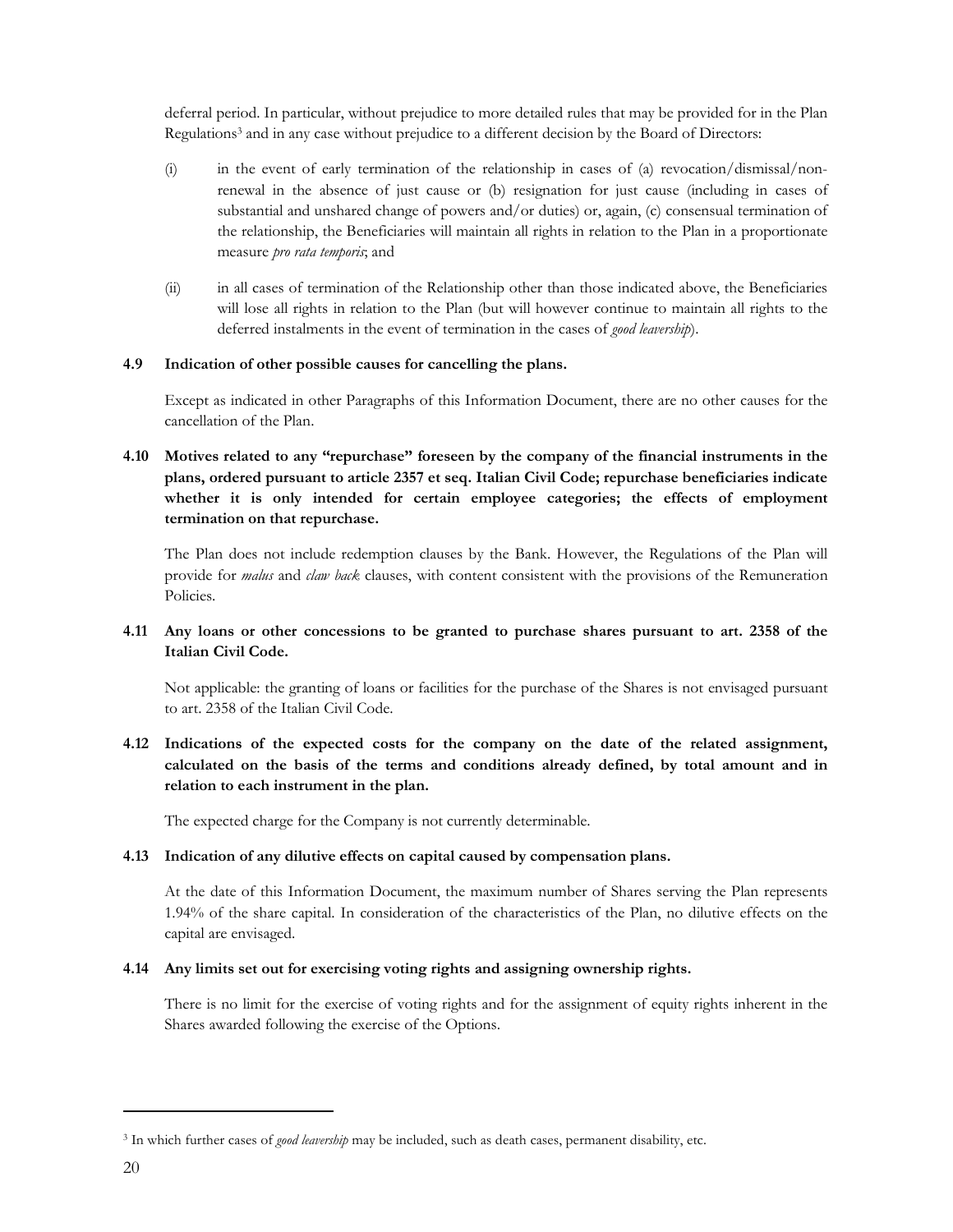# 4.15 In the event that shares are not traded on a regulated market, all necessary information regarding a full assessment of their actual value.

Not applicable.

#### 4.16 Number of financial instruments underlying each option

Each 1 (one) Option attributed incorporates the right to purchase 1 (one) Share at the Strike Price.

In any case, the Bank has the right to also use the Phantom Stock Option, if this is necessary in order to be able to include the Additional Beneficiaries in the Plan.

#### 4.17 Expiry of options

Please refer to Paragraph 4.2.

#### 4.18 Methods (American/European), timing (e.g. periods valid for exercise) and exercise clauses (e.g. knock-in and knock-out clauses)

Please refer to the Paragraph 2.2.

# 4.19 Strike price of the option or methods and criteria for its determination, with particular regard to: a) the formula for calculating the strike price in relation to a specific market price (so-called fair market value); and b) the methods for determining the market price taken as a reference for determining the strike price

With reference to the Options, the Strike Price will be equal to the average of the price of the Shares recorded in the month preceding the date of presentation of the Plan for the approval of the competent bodies to submit it to the Shareholders' Meeting (i.e. in the period of 30 days preceding 18 June 2021). The value is equal to  $€12.92$ .

# 4.20 In the event that the strike price is not equal to the market price determined as indicated in point 4.19.b (fair market value), reasons for this difference

Not applicable.

# 4.21 Criteria on the basis of which different strike prices are envisaged between various subjects or various categories of recipients

Not applicable since different strike prices are not envisaged between various subjects or various categories of recipients.

4.22 In the event that the financial instruments underlying the options are not traded on regulated markets, indication of the value attributable to the underlying financial instruments or the criteria for determining this value.

Not applicable.

4.23 Criteria for the adjustments made necessary following extraordinary capital operations and other operations that involve a change in the number of underlying instruments (capital increases, extraordinary dividends, grouping and splitting of the underlying shares, mergers and demergers, conversion operations into other share categories, etc.).

Please refer to Paragraph 3.3.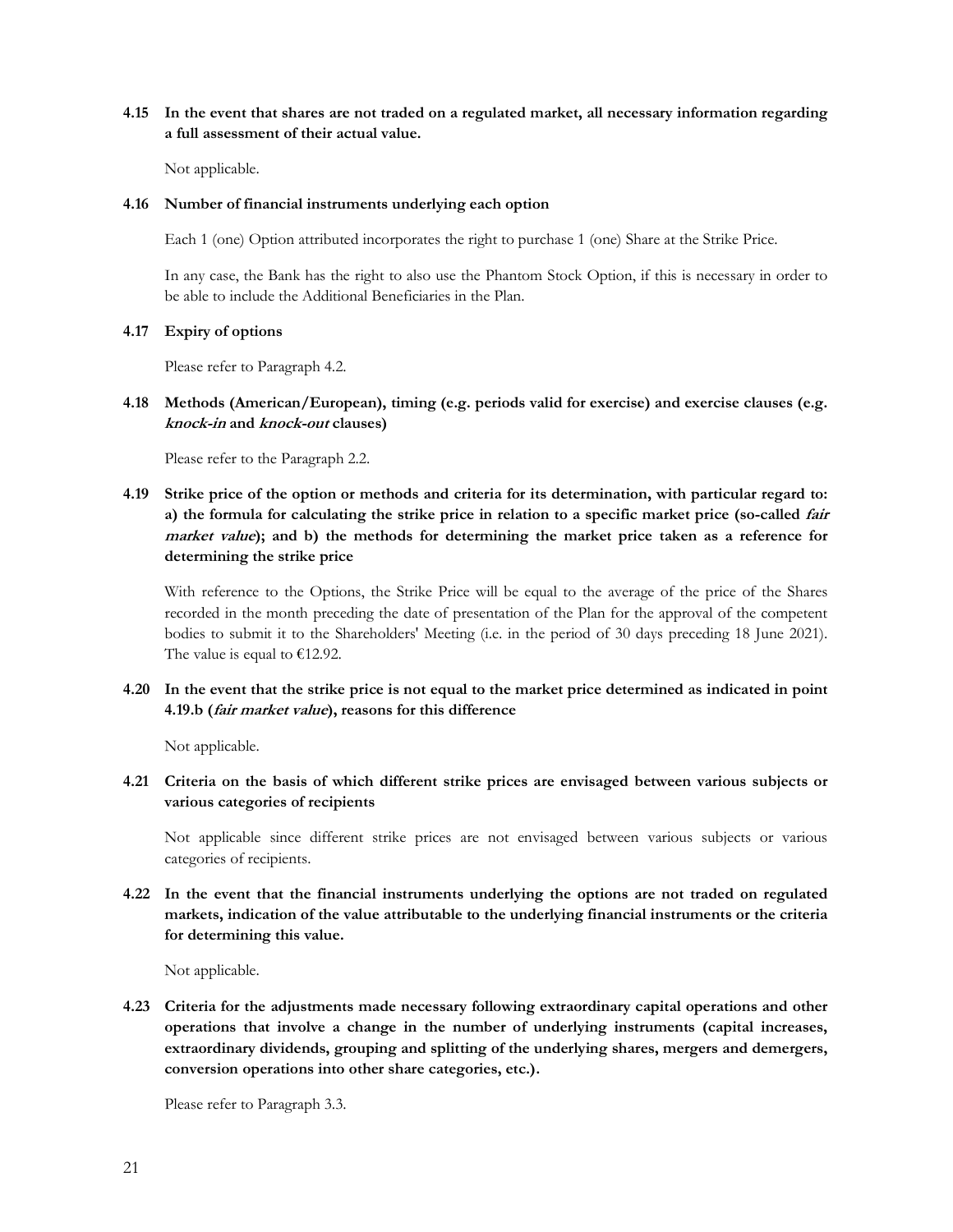# 4.24 Table

The information referred to in the attached table will be updated from time to time, during the implementation of the Plan, pursuant to art. 84-bis, paragraph 5, of the Issuer Regulations.

The information referred to in section 1, Box 1 of Table 1 of Scheme 7 of Annex 3A to the Issuer Regulations, as well as art. 84-bis, paragraph 5, of the Issuer Regulations, with reference to the incentive plans in place, are available on the Bank's website at **www.bancaifis.it**.